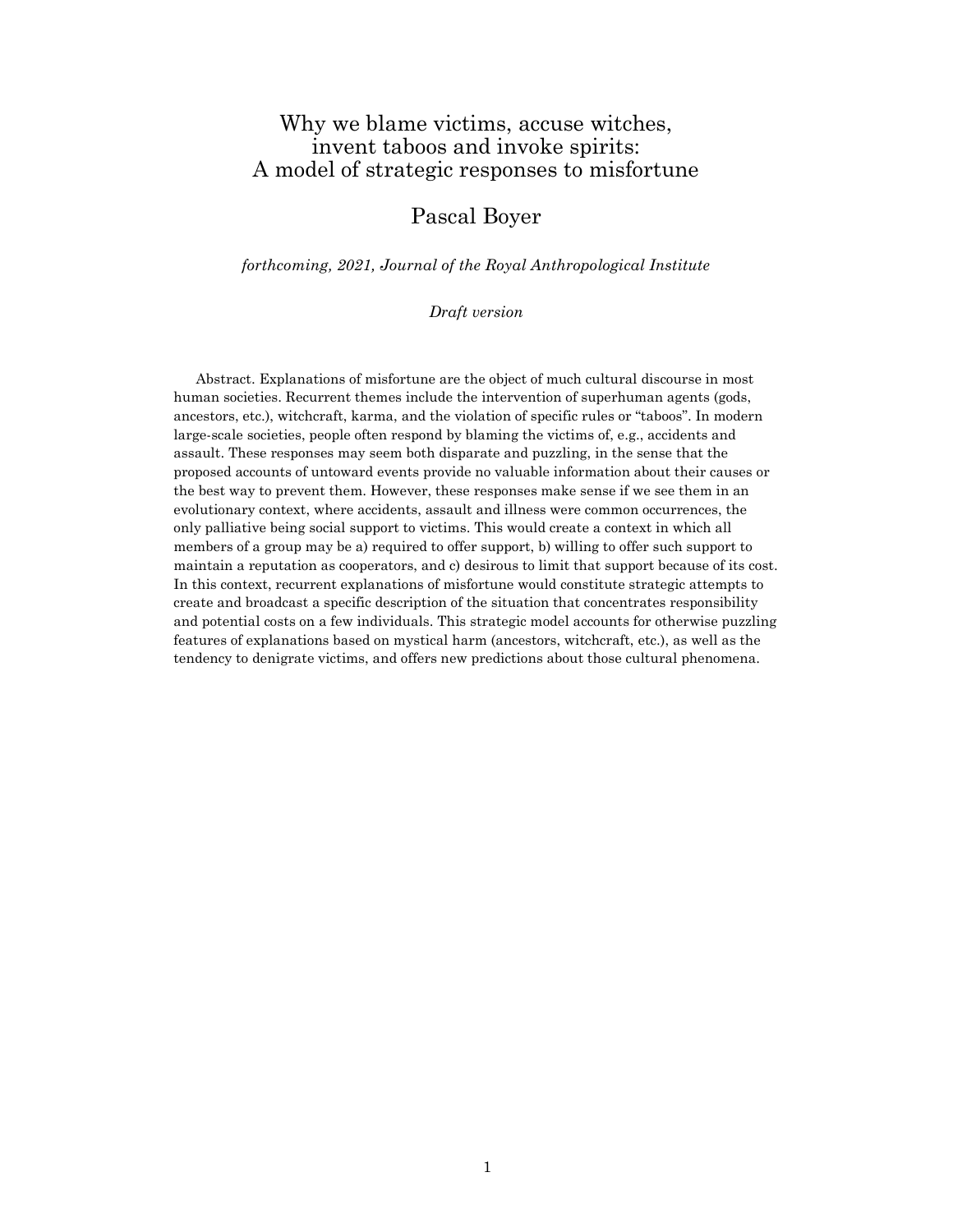# Why we blame victims, accuse witches, invent taboos and invoke spirits: A model of strategic responses to misfortune

Why would people blame the victims of misfortune? Why would they think that gods or spirits or witches are involved in making people sick? Here I propose a general model for culturally widespread interpretations and explanations of misfortune, e.g., accidents, illness, failures, etc. People often see such events as the work of gods, spirits, witches, as the consequence of religious violations, or, generally without much evidence, try to claim that victims "had it coming" and somehow provoked their own problems. I argue that these responses, while they do not help humans avoid or palliate misfortune, do make sense in an evolutionary perspective as parts of various strategies to enhance fitness through social interaction.

# 1. Misfortune: A puzzle and a program

# 1.1. Common responses to misfortune

Consider the following culturally widespread responses to misfortune.

Spirits and gods are involved. People attribute misfortune to imagined agents, such as gods, ancestors, spirits, ghosts, demons, etc., which often implies that some propitiation is required.

Witches are responsible.<sup>1</sup> The machinations of particular individuals (usually members of the group) explain illness, accidents, failures, etc. Witchcraft beliefs are common the world over in small-scale or agrarian communities.

Karma explains why bad things happen. Here untoward events are the consequence of past deeds from the victim's soul, in a previous incarnation.

The victim must have breached a prohibition or "taboo"<sup>2</sup>. People assume for instance that committing incest would cause the earth to shake or rivers to flow backwards. In many places, they readily interpret actual misfortune as the consequence of some violation of social norms.

The victim is the person to blame. We know from experience that people often blame the victims of various kinds of misfortune, e.g., assault or accident. They for instance state that the victim somehow "had it coming", to use a common phrase, because they were reckless, did not take sufficient precautions, provoked someone to attack them, etc. A widespread reaction to the AIDS epidemic was to blame victims. homosexuals in particular (Crandall, Glor, & Britt, 1997). More dramatically, many people in Europe considered (and still consider) Jews at least partly to blame for the Holocaust, e.g., because their behavior before or during the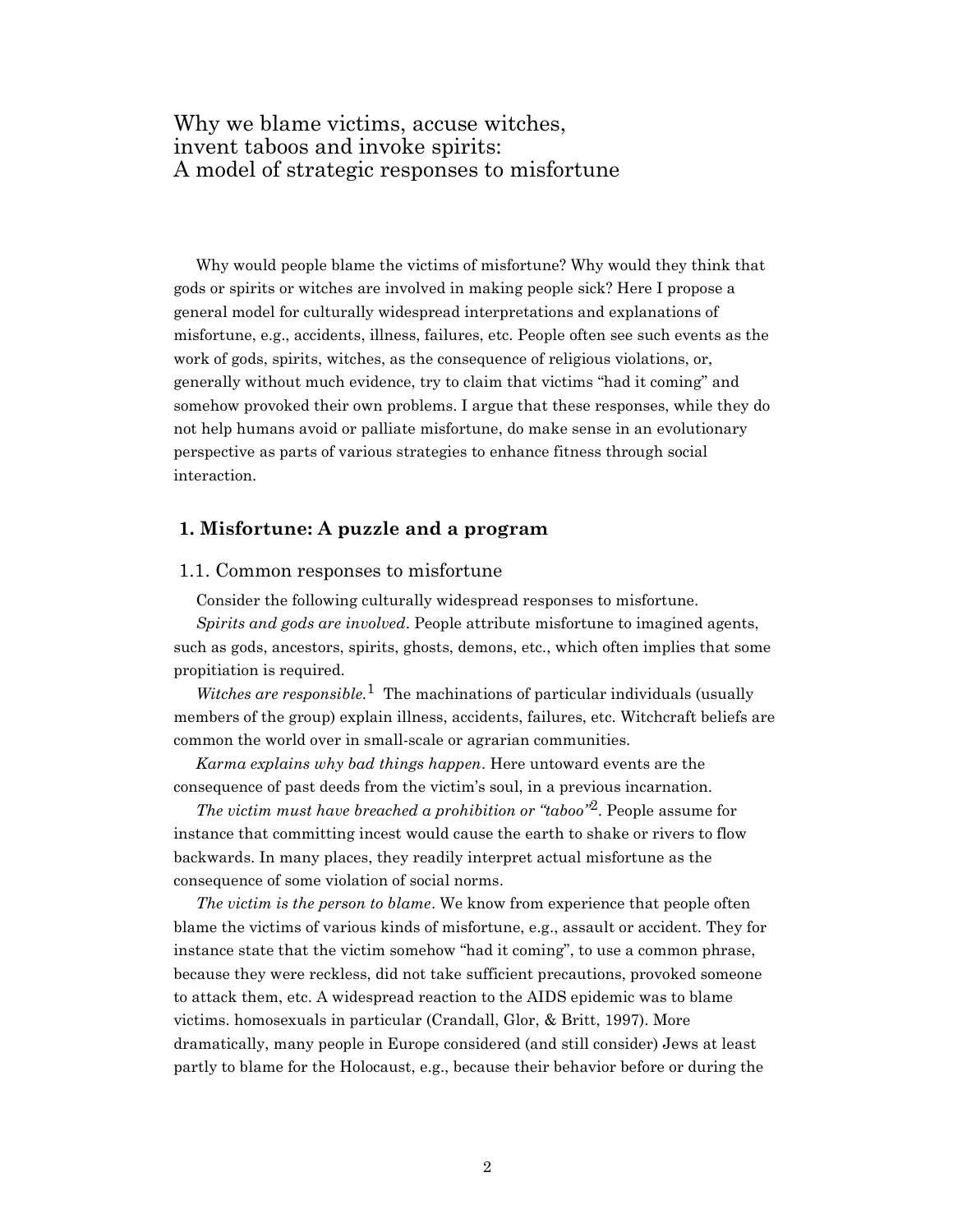war somehow forced the Nazis into persecuting them  $(C, J, Dean, 2017; Weiss-$ Wendt, 2008).

Note that such cultural assumptions do not always cover all cases of negative events. People produce such accounts for events that seem to require some specific explanations. Although many anthropologists have noticed that fact, few have elaborated on what makes some events stand out as special. Favret-Saada for instance notes that only recurrent, serious problems are seen as special (Favret-Saada, 1980). By contrast, in other places any illness or accident triggers a search for mystical explanations (Fortune, 1932). Also, in many places other people's success counts as one's own misfortune, and therefore requires a special explanation.

These explanations of misfortune are common in different cultures – some are common in most cultures. And all of these are, from the standpoint of evolutionary psychology, deeply puzzling.

# 1.2. Why common responses are puzzling

The puzzle starts from the assumption that human cognition consists of a set of adaptations, that is, capacities and dispositions that, on average, contributed to fitness gains over evolutionary times (Tooby & Cosmides, 1992). As humans are bound to experience illness, accidents, assaults, etc., we would expect an adapted mind to focus on aspects of the world that are pertinent to reducing the occurrence or consequences of such misfortune. That is the case in many respects, as dedicated neuro-cognitive systems govern our reactions to direct and potential threats.3 But the widespread notions we describe here are clearly irrelevant to countering or avoiding threats, in the sense of representing and reacting to invariances across situations. Claiming that sickness is caused by witches does not provide useable information about illness.

Even more puzzling, many interpretations of misfortune focus on aspects of the situation that seem of little value for avoiding or palliating such events. Evans-Pritchard famously documented this focus in his ethnographic study of the Zande people of Sudan. In one episode described by Evans-Pritchard, people explain that a granary collapsed, hurting people who were sitting in its shade, because it was infested by termites. But they also want an answer to the question, why it collapsed precisely when particular people were sitting underneath (Evans-Pritchard, 1937, p. 69). More generally, a common reaction to misfortune is to ask, Why me? Why now? But answers to these questions do not by themselves result in better predictions of subsequent occurrence or to the means to remedy them.

### 1.3. Proposal for a strategic model

The challenge, then, is to account for particular forms of response to misfortune. Naturally, human beings respond to negative events in many diverse ways, depending on personal circumstances and motivations. What is of interest here are those explanations that become "cultural", that is, are represented in roughly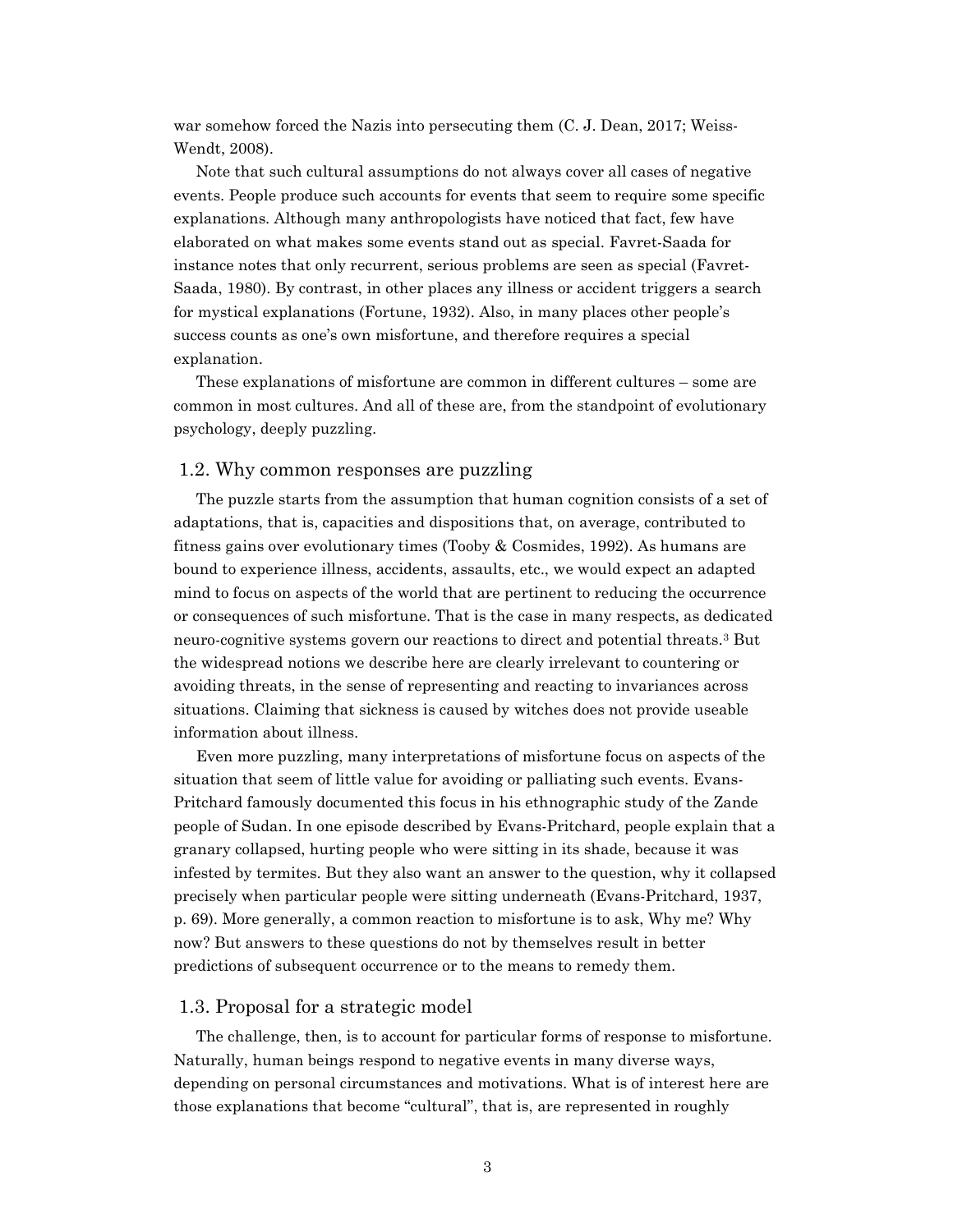similar ways in individual minds within a particular social group or community. For instance, explanations of illness may take many forms, but in some groups one assumes that some individual's jealousy or sorcery count among the plausible explanations – and our task is to explain why such expectations would seem plausible, and why people would be motivated to propagate them within their social environment. As other anthropologists in the study of cultural evolution, we assume that what we observe as cultural representations and practices are variants of cultural traits found in roughly similar forms in a particular place or group, because they have resisted change and distortion through innumerable processes of acquisition, storage, inference, and communication (Boyd & Richerson, 1985; Claidière, Scott-Phillips, & Sperber, 2014; Sperber, 1996).

Here I propose that recurrent themes in culturally widespread explanations of misfortune result from a specific set of dispositions and preferences, whereby humans manage the consequences of misfortune in their social environment. Specifically, I argue that:

- In technologically simple circumstances, typical of the environments in which humans evolved, the most important resource the victims of accidents and illness would need was (and still is) social support, that is, other people's continued willingness to help those who cannot contribute their share of production and group defense.
- We know that evolved mental systems include motivations both to provide offer for others and seek such support when necessary, but also to avoid being exploited by others.
- We also know that a crucial human motivation is a concern for one's reputation, in particular, for being seen as a valuable cooperative partner in one's community.
- These motivations lead people to create or endorse particular accounts of misfortune, and to try to turn these accounts into the received opinion in their community.
- This explains the cultural recurrence of specific ways of explaining and reacting to instances of misfortune.

# 2. Evolutionary background: misfortune and social support

# 2.1. What was the impact of illness and injury in ancestral conditions?

One aspect of prehistoric conditions that may not be salient to modern humans is the high incidence of illness and injury, as documented in the archaeological and ethnographic records, for instance the high incidence of congenital diseases, infections and accidents – see a general survey in (Grauer, 2011; Weston, 2011). Accidents too were frequent, accounting for many cases of fractures in the skeletal record (Roberts & Manchester, 2005, p. 46). Some varieties of foraging require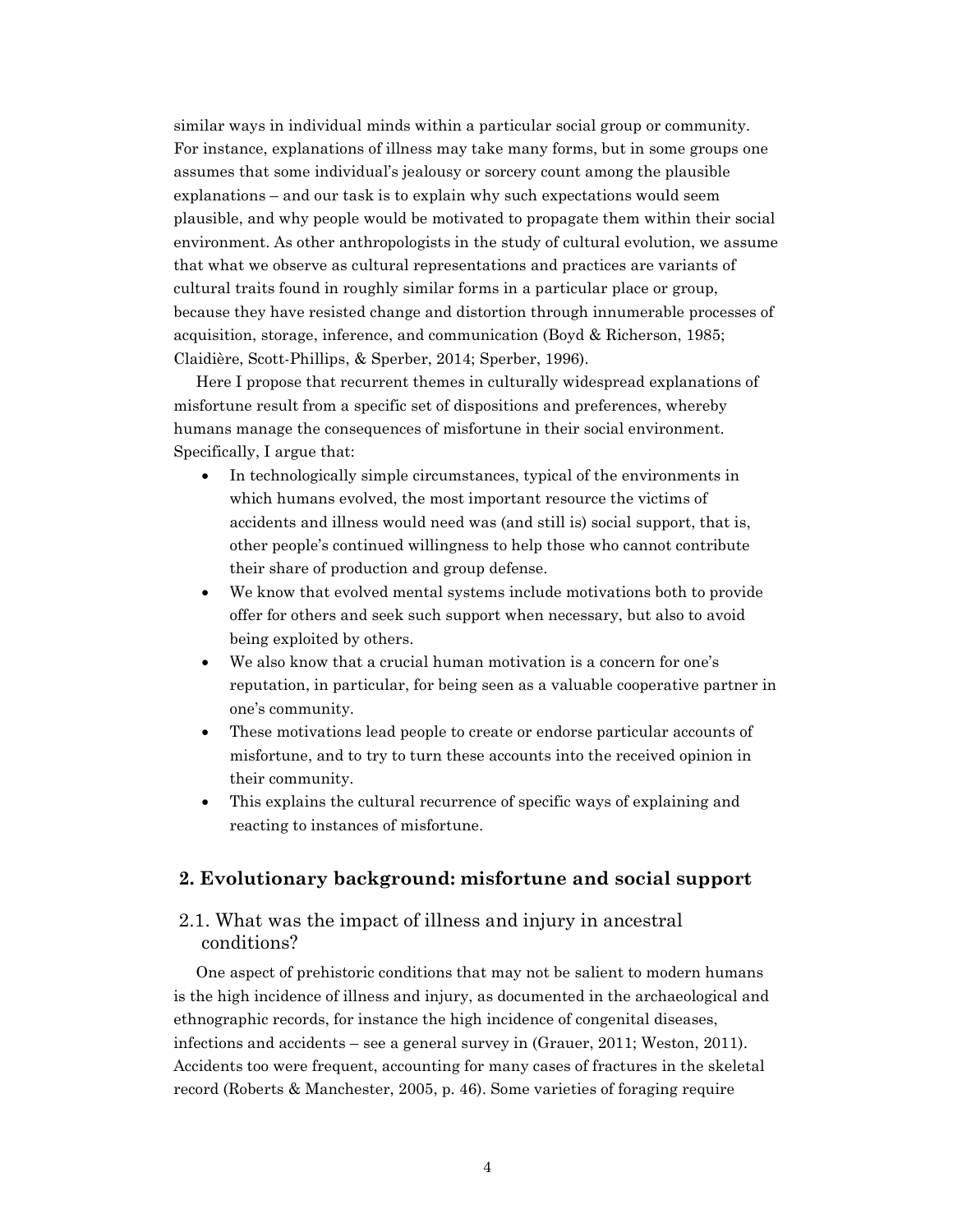strenuous effort, the effects of which combine with illness (e.g., arthritis, spondylosis, cancer) to damage bone structure4. Finally, interpersonal and intergroup violence also account for a good proportion of fractures (Judd & Redfern, 2011).<sup>5</sup>

The comparative study of contemporary foragers (Kelly, 1995), despite obvious problems of inference (Leacock & Lee, 1982), provides reliable indicators of the kinds of dangers associated with the specific ecological conditions under which ancient populations evolved. Ethnographic studies illustrate the kinds of hazards faced by foragers in tropical environments – the most consequential being congenital conditions, infectious disease, predation, accidents, and attacks from conspecifics. For example, in Sugiyama's detailed survey of a sample of Shiwiar forager-horticulturalists of Ecuador, there are traces of puncture wounds and lacerations in 33% of surveyed individuals, current or recent infections in 21%, and fractured bones in 2% (Sugiyama, 2004b, p. 387).<sup>6</sup>

These and similar surveys from other regions support Hill et al.'s conclusion that the foraging lifestyle comes with a high risk of accidents and illness, often compounded by the pressure of nomadism as people need to move on regardless of their condition (Hill et al., 2007). In many places, the dangers of the foraging lifestyle also include the costs of inter-group conflict.7 The impact of these circumstances is not trivial. For example, a snake bite can incapacitate individuals and then diminish their physical capacities for a year (Sugiyama, 2004b, p. 385).

All this would suggest that a notable proportion of individuals in ancestral conditions would, at some time in their lifetimes, fall sick (parasites, bacterial infections, internal conditions) or be injured (accidents, individual or collective violence). In the same way as the immune system bears traces of our struggle with pathogens (Hempel, 2011), some of these recurrent events would leave traces on our evolved capacities, which would explain some of our psychological dispositions in the treatment of misfortune.

### 2.2. Would sick and injured individuals receive support?

Given that many ancestral individuals would be sick or injured, what do we know about the amount of support they received? In the ecological and technical conditions of ancestral communities, very little could be done to remedy infections or injuries, despite (often considerable) knowledge of plants and their curative effects, as well as some techniques like setting fractures.

As a consequence, the main resource would have been social support. This could take the form of e.g., providing food for an individual who could not contribute to its production, or protecting them from predators or enemies. To what extent were those forms of help part of our ancestral environment?

From prehistory, we only have very fragmentary, and necessarily indirect information (Ortner, 2003). One crucial piece of evidence is that many individuals seem to have survived disease and injury, including fractures that would have left them disabled, in some cases severely. An extreme example is that of a gravely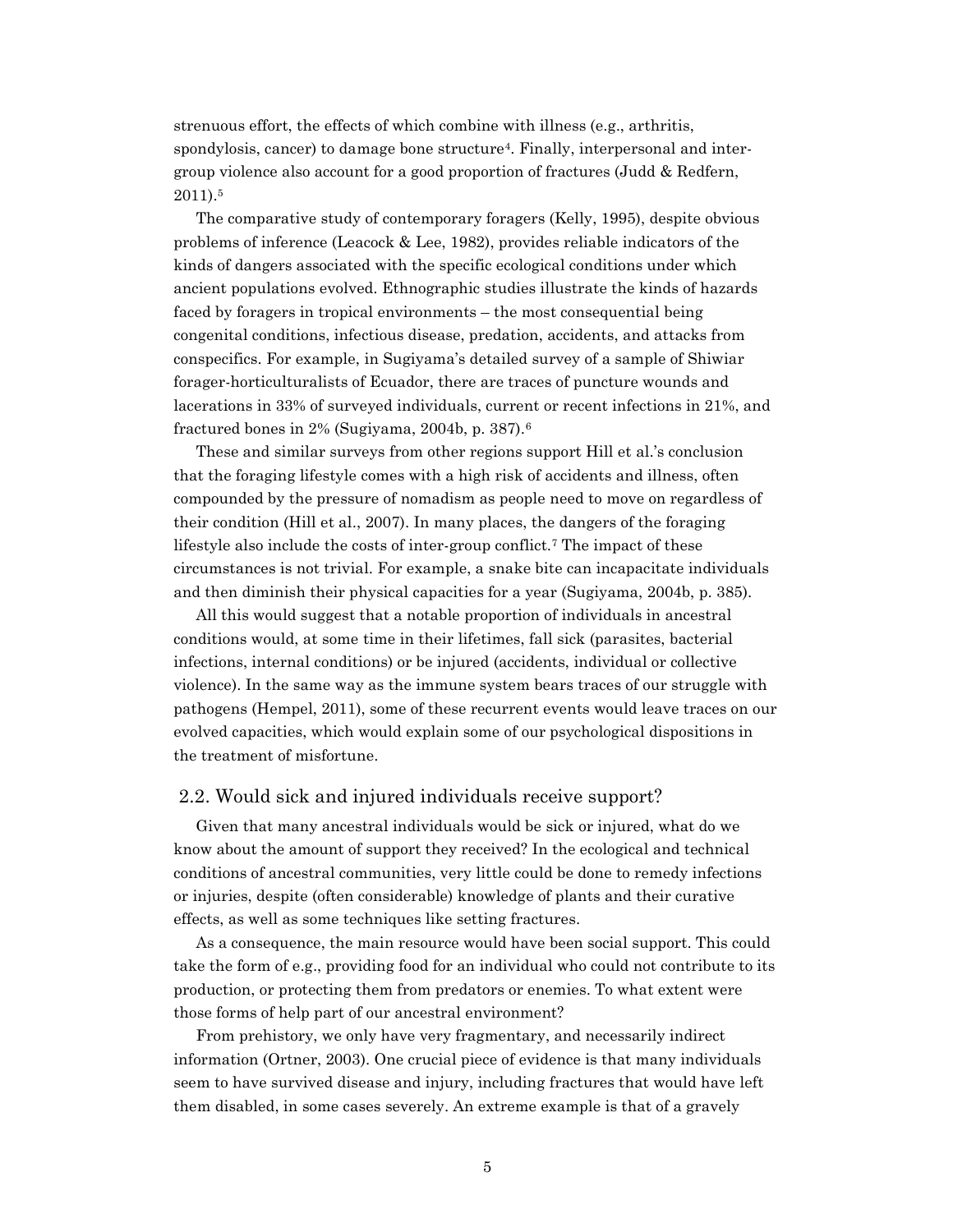disabled individual, whose skeleton was part of the Gran Quivira site (about 1600CE), and whose remains suggest a debilitating chronic arthritis that would have made walking difficult or impossible from the teenage years, leading to almost complete paralysis in the following years. Yet that man survived for several decades, and could not have done so without very heavy support from able group members (Hawkey, 1998).<sup>8</sup> Social support for weaker individuals might have occurred even earlier. The Neanderthal Shanidar 1 skeleton shows evidence of right-arm paralysis, that would have considerably reduced hunting and protection abilities, and therefore might have required help (Trinkaus, 2014). More generally, the record in many sites shows severe fractures with signs of healing and subsequent aging (Roberts & Manchester, 2005, p. 99). There seems to have been at least enough support, such that people could survive vicissitudes that resulted in a diminished contribution to production.<sup>9</sup>

The archaeological record can tell us that (at least some) victims of misfortune received some social support, but it cannot tell us how frequent that was, or who provided help. We can complement this archaeological evidence with evidence from modern foragers. Diseased or weakened individuals are frequently taken care of, even though their contribution to food production, nurturing or group defense is clearly diminished. In Sugiyama's Shiwiar survey for instance, many individuals received help. Many children are born of parents who had fractures or other insults before the birth. More generally, people die long after insults or illnesses that severely affect their contribution to production (Sugiyama, 2004a, p. 394).

# 3. Social support. Ultimate and proximate aspects

#### 3.1. Ultimate aspects

As misfortune and social support were both recurrent features of our prehistoric conditions, it makes sense to see them as part of the evolutionary environment of our species. This raises the question, of the impact of these factors on human evolved motivations and capacities.

Trade-offs inevitably occur in allocating social help. First, most obvious, helping a victim comes at a cost for the benefactor, including both the direct cost of, e.g., food or protection provided, and the opportunity cost of not engaging in other fitness-enhancing behaviors. Second, diseased or wounded individuals contribute less to production and collective action, so they are in that respect less valuable exchange partners. Third, a severely sick or injured individual may have little chance of survival, which makes that person a poor candidate for help, if help is based solely on the expectation of direct future reciprocation. Fourth, social support is by necessity a rival good – the more one victim of misfortune receives, the less is available for others.

What set of strategies would best satisfy these constraints? The fact that social support for victims is widespread in human societies would suggest that, under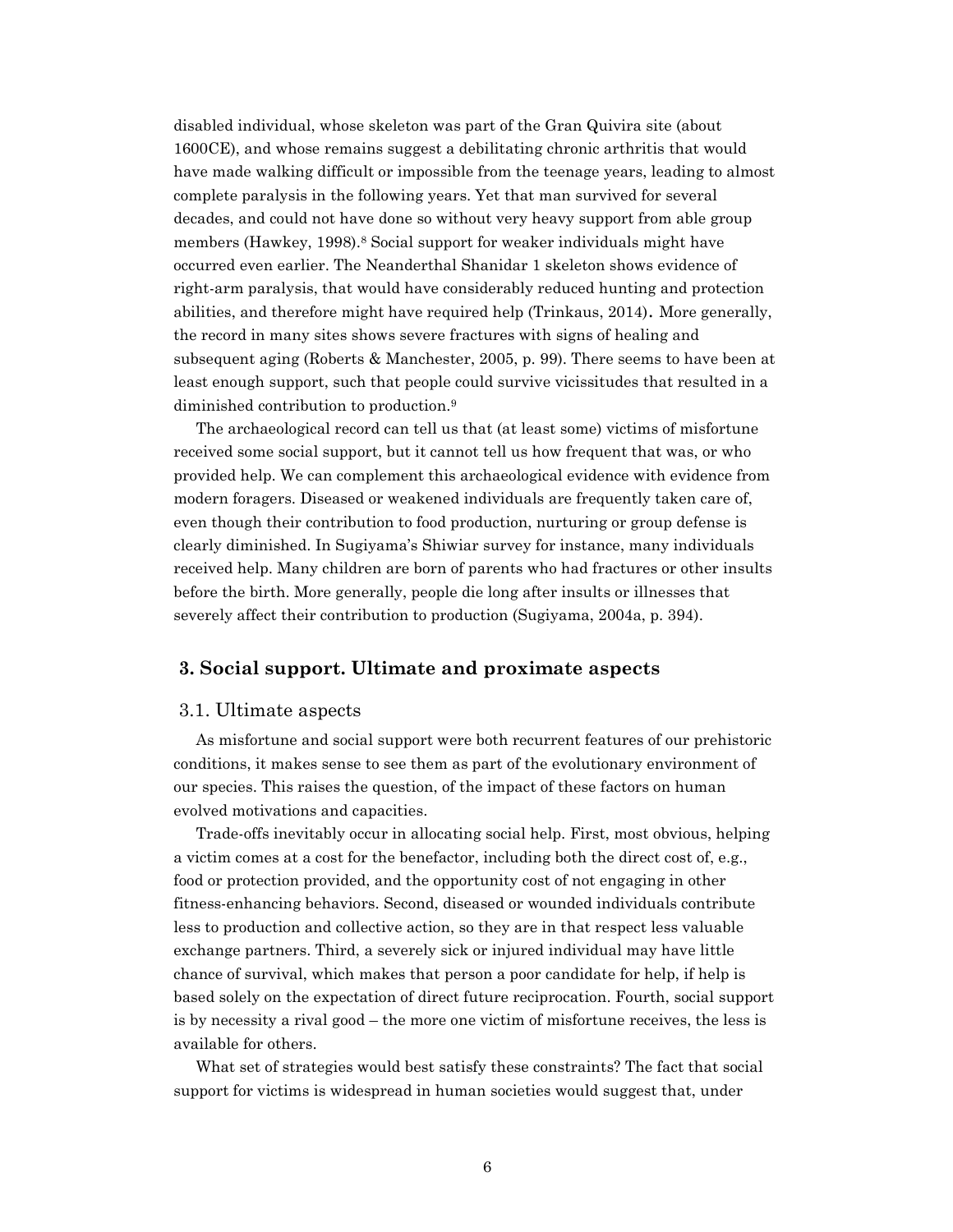specific circumstances, some fitness benefits offset the various costs of social support. Individuals may help, not in the expectation of reciprocation, but as a way of communicating to third parties their willingness to be generous cooperators. In this sense, help offered to non-kin would overcome the "Banker's Paradox" in cooperation, the fact that it is when we need help most that we appear least likely to pay it back (Tooby & Cosmides, 1996). As Sugiyama points out, a motivation to help those in need makes sense in a species where cooperation is based on reputation (Sugiyama & Sugiyama, 2003), see also (Gintis, 2000). This could occur without direct reciprocation. If A did help B unconditionally in times of need, then C cannot deny A help without losing reputation, being the person who does not cooperate with a generous cooperator. A disposition to help those in direst need, like many other deontic motivations, would seem to be the outcome of an evolutionary context of cooperation based on repeated interactions, partner-choice, and reputation (Baumard, André, & Sperber, 2013; Delton, Krasnow, Cosmides, & Tooby, 2011).

This ultimate factor would predict that support may come from a broad range of individuals beyond the victim's kin, as the reputation benefits are greater if helper and beneficiary are not genetically related. This would suggest that, in a small group of personally known individuals, typical of human ancestral conditions, any member of the group might be a potential helper, and thereby benefit from an enhanced reputation. Here we use the term reputation, as in formal models of cooperation, to denote any information that people may have, concerning an individual's previous cooperative (or non-cooperative) interactions (Sylwester & Roberts, 2010). To the extent that human cooperation relies on choosing the best (that is, fairest, most cooperative) partners available in one's social environment, monitoring other people's reputation, and managing one's own, are crucial to mutually beneficial interactions (Sperber & Baumard, 2012). That is all the more so in the small-scale communities typical of much of human evolution (Kelly, 1995). In such groups, most individuals have information about most interactions, so that people's behavior is strongly constrained by reputation effects. That is salient for instance in sharing, as documented by the many instances in which people reluctantly share the fruits of their labor, for fear of being seen as selfish (Bliege Bird & Power, 2015; Gurven, 2004; Kaplan & Gurven, 2005).

There are of course clear limits to the fitness advantages of such behaviors. Simply put, it is probably not a good strategy to offer help to all those who may seem to need it. Social support is a rivalrous good. That is, helping one individual entails not being able to help others, including at a later time. Also, not all recipients of help may be in equal need. Finally, some may not even deserve help. So we should expect a motivation to help to be sensitive to specific cues concerning the victim and their circumstances.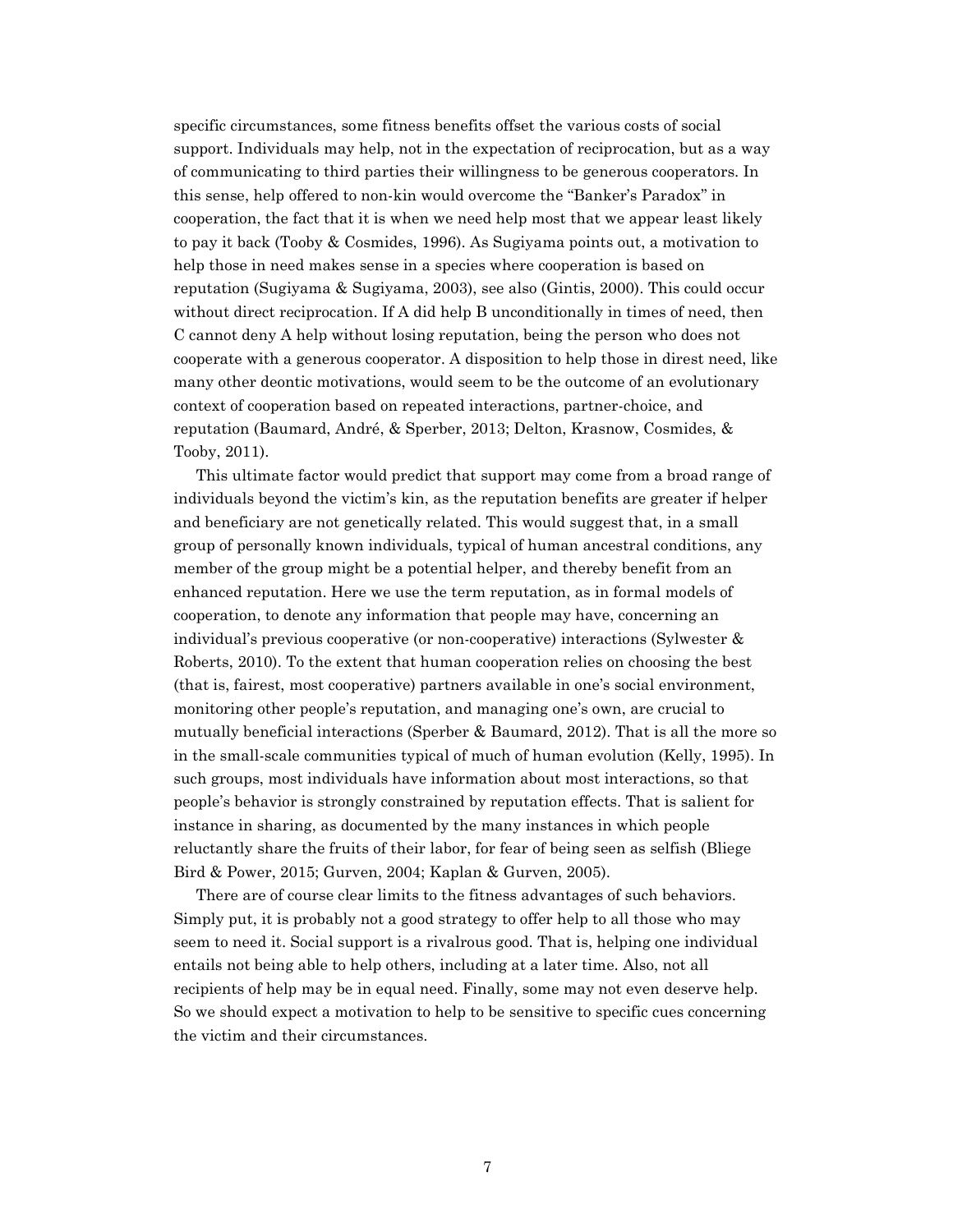### 3.2. Supply of social support: Proximate capacities and motivations

Given these ultimate factors, we could expect that specific proximate mechanisms motivate the provision or withdrawal of social support. Here is a minimal description of the relevant capacities and motivations:

A motivation to recruit support. Humans engage in many behaviors that elicit support from others, from infants crying (Reijneveld, van der Wal, Brugman, Sing, & Verloove-Vanhorick, 2004) to adults communicating about their plight, and specifically, trying to reactivate or reinforce previously existing social bonds, see e.g., (Gourash, 1978). The motivation is so familiar to us that it is generally taken for granted, and it may seem strange to even mention it.

A motivation to offer support. Humans engage in generous behaviors beyond kin selection (extending favors to genetically related individuals) and reciprocal altruism (extending favors to unrelated individuals that will reciprocate with a high probability). The literature on moral psychology and cooperation is replete with illustrations of a general human tendency to offer help that can enhance the welfare of others. Even very young children for instance spontaneously try to help adults who apparently cannot solve a task (Warneken & Tomasello, 2006).

A motivation to avoid exploitation. Humans have a strong aversion to free-riding and exploitation. The moral psychology and evolutionary psychology literatures show that specific computations detect and react to such situations. For instance, people are selectively attentive to the fact that exchange partners may be deriving benefits from interaction without paying costs (Cosmides & Tooby, 1992). A large literature shows that humans identify and try to avoid cooperation partners that offer unfair contributions – see summary in (Baumard, 2011).<sup>10</sup>

# 4. Predicted dynamics of communication and reputation

### 4.1. The strategic background

Given a specific case of misfortune, the capacities and dispositions described here would create a context of interaction with the following properties:

[1] Everyone is a potential contributor. That is, most members of the group could in principle be "on the hook" when some misfortune strikes any other member. To the extent that people expect some generous behavior in cases of misfortune, they (at least potentially) expect a contribution from everybody else – so that the misfortune of one is a concern for all.

 [2] People are motivated to limit their contribution. Because there is a cost to offering support, we should expect individuals to intuitively engage in courses of action that reduce that cost, or make it possible to deny support, or constrain others to share the burden.

[3] People compute the various causal factors involved in misfortune. They do not just represent the situation, the costs for the victim and the potential need for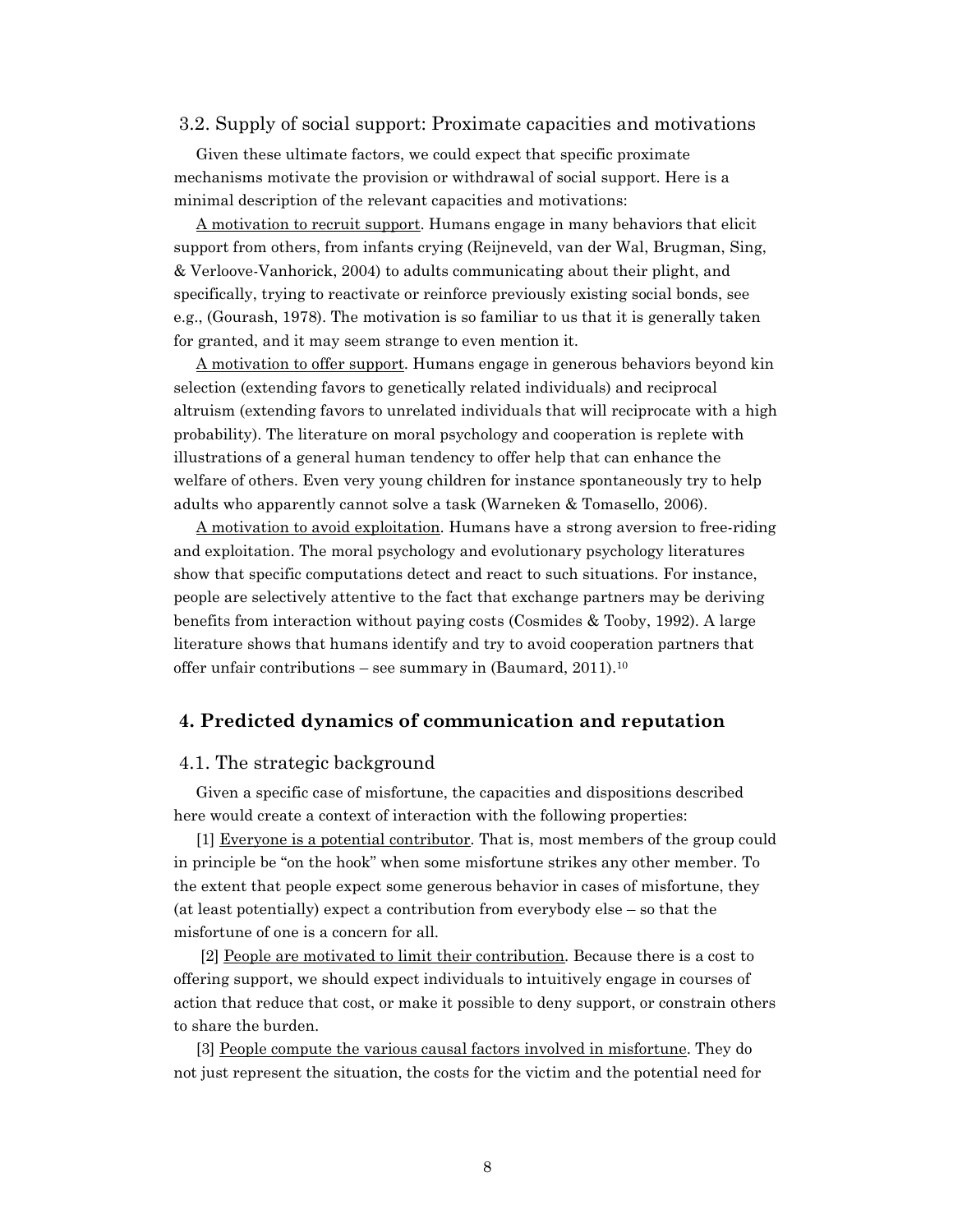help, but also evaluate the chain of causes, including the victim's own behavior, that led to the particular situation.

[4] People are attentive to what others in their group say, concerning a particular case. That is, they can evaluate what interpretations of the case are transmitted, whether they seem plausible, whether they will seem plausible to others, and to what extent the carry consequences, e.g., for the need to help the victim.

This last point requires a more detailed exposition, as the conditions of communication are crucial to understanding various ways of interpreting misfortune.

# 4.2. Communication and the manufacture of common knowledge

In small-scale communities, typical of most of human evolutionary environments, people constantly exchange information about salient events, and cases of misfortune are of course preeminent in such conversations. Also, as frequently noted in the anthropological literature, people in such communities place a high value on the establishment of a consensus, as regards important matters. Most people intuitively value the coordination advantages of having an agreed interpretation of salient events.

Given this, both victims and observers have an interest, not just in acting in specific ways, but also in promoting a particular description of the situation, and turning that description into the commonly accepted version, that is, an explicitly consensual opinion, consisting not just in people's average opinion, but in the fact that most people assume that most others share that opinion (Brennan & Pettit, 2004; Sperber & Baumard, 2012, p. 510).<sup>11</sup>

In situations of misfortune, then, people may be strongly motivated to "push" a particular account of what happened, and strive to get others to accept it as common knowledge. If it is (overtly) accepted by all that So-and-so is ill because the ancestors are angry, this has consequences for the speaker, for So-and-so, and for other third-parties. In particular, it may influence the way people construe So-andso's responsibility in what happened. It may influence their opinions on whether the victim should engage in restorative measures to propitiate the ancestors, to what extent various individuals would bear the costs of such rituals, and so forth. Such considerations would motivate people to endorse and broadcast particular versions of events. In some cases, victims themselves may participate in this elaboration of a consensual explanation, by describing themselves as victims of some individual's sorcery, for instance, and thereby producing an explanation that is advantageous to most others in the group. (Note, however, that in most cases of witchcraft accusations reported in the literature, third-parties are the main proposers and defenders of specific accusations).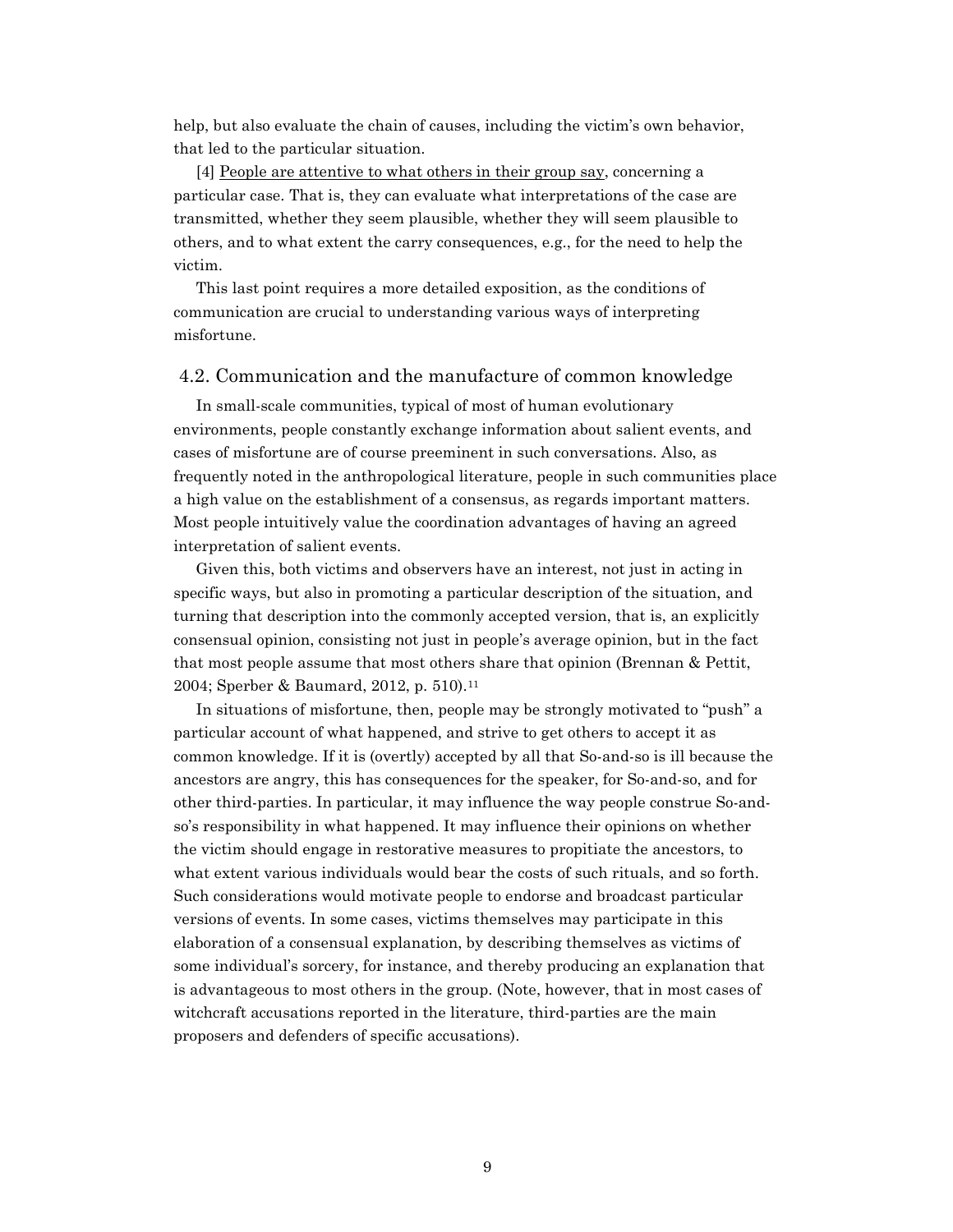### 4.3. Predictions: How to represent misfortune in small-scale societies

These capacities and preferences should have an influence on people's discourse. Here are two predictions concerning preferred representations of misfortune.

#### Prediction 1: Specificity. Discourse about misfortune will focus on particulars

That is to say, statements about misfortune will be perceived as all the more relevant, as they mention facts that uniquely apply to the situation considered, rather than to the situation as an instance of a class. In practice, this means that most discourse about misfortune would be about particulars, e.g., about the fact that So-and-so's sorcery made this individual sick, rather than about the general process of sorcery.

This would be a straightforward consequence of a motivation for expressing discourse relevant to support. As mentioned above, people who want to "push" a particular version of what occurred, may be (in part) motivated by the fact that such a description would affect the allocation of help and support. In particular, one motivation is to a) maintain one's reputation as a cooperator, whilst b) reducing potential demands on one's support. That can be done by adopting a description of the situation, that makes even a good cooperator justified in limiting or denying their help in that particular case, therefore without leading others to conclude that one is in fact generally selfish. This constraint would make details of particular situations highly relevant to all third-parties, whilst generic statements about misfortune would be mostly irrelevant.

#### Prediction 2: Focalization. Discourse will asymmetrically allocate responsibility.

A major prediction from this model is that the attribution of responsibility should be asymmetrical, between groups and individuals. That is to say, since the motivation between some explanations is to concentrate responsibility rather than diffuse it, we expect to find that in many cases people explain misfortune by the actions of one or a few individuals, and that obtains even when the misfortune affects many people. The incentives for focalizing responsibility on a single person (or a small group) are shared by many individuals not targeted, and therefore left off the hook, as it were. People would for instance explain an individual illness by an individual's witchery or taboo-violation, but they may also explain a collective problem like bad crops or epitomize in terms of one person who offended a god, broke some rule or engaged in witchcraft. The model would predict that we do not find the opposite case, that is, we do not observe cases where people would find it compelling to explain some specific misfortune, affecting an individual, in terms of collective responsibility, e.g., stating that this particular person got sick because we are not pious enough as a group, or because we have failed to perform rituals as a community.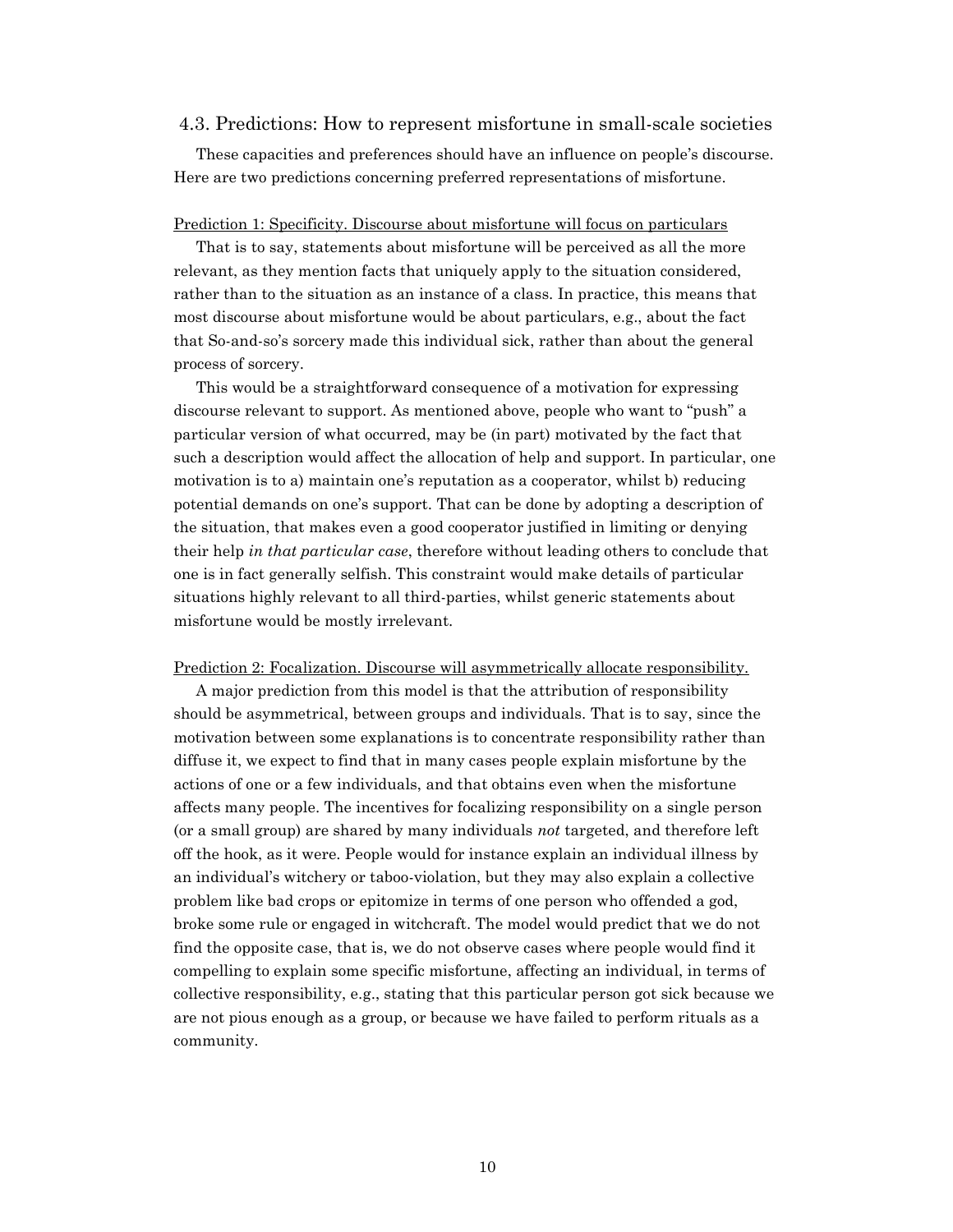## 5. Cultural interpretations and their strategic implications

What follows are examples of common strategies for the explanation and interpretation of misfortune, culled from the anthropological record. This is intended as an illustration rather than a thorough empirical examination of the cross-cultural evidence, see (Boyer, under review) for some elements of such a study. Here I focus on the most culturally widespread features, which is why I for instance do not mention karma-based accounts.<sup>12</sup>

## 5.1. Involving spirits, gods or ancestors

The most widespread explanation of misfortune focuses on the intervention of superhuman agents (gods, spirits, ancestors, etc.) in the lives of ordinary humans. This is true of the most diverse cultures. The Tallensi of Ghana for instance consider most accidents or illness as punishment by the ancestors, or rather, an attempt on the ancestors' part to "correct" people's ways (Fortes, 1987, pp. 78ff., 295ff.). In a very different environment, the Nuaulu of Eastern Indonesia make very similar statements (Ellen, 1993, p. 92). In Greek popular religion the various gods' interventions would explain most circumstances of life and be required to palliate all negative outcomes, see e.g., (Burkert, 1985, pp. 55ff., 264ff.).

The theme is so common that it would be surprising to find a society where people imagine spirits or gods but do not associate them with misfortune. In fact, this is one of these situations where we can learn a lot from the dog that did not bark, as in the famous Sherlock Holmes story (Doyle, 1903). Even though people's descriptions of superhuman agents can vary a lot, we do not find any community where no such agents are involved in people's misfortune. Indeed, in those religious traditions whose doctrine describes the god or gods as entirely unconcerned with humans, people either supplement those with other, more concerned deities, or simply ignore the doctrine, a well-known phenomenon described as "theological incorrectness" (Barrett & Keil, 1996; Slone, 2004).

Why is the association of misfortune and superhuman agents so compelling? It may be of help to describe how people describe that association. In principle, one could construe it in very general terms, describing the gods or spirits as the distant cause of all misfortune, in the same way as we think of temperature, pressure, evaporation as what generally causes the weather. And people in many places would indeed agree that gods or ancestors generally bring about good and bad fortune. But in most communities, they do not stop there. Consider for instance shamanistic practices. A specialist is said to have specific skills or a particular substance that makes him or her specially capable of interacting with spirits, and engaging in the kind of bargaining that may result in healing or restoration of the victim's good fortune. Such rituals are invariably directed at a particular case of misfortune, whose ultimate causes remain inscrutable (Singh, 2018, p. 4). The outcome is a new description of the situation, one that emphasizes how the particular individual was targeted by some spirits or other such agents.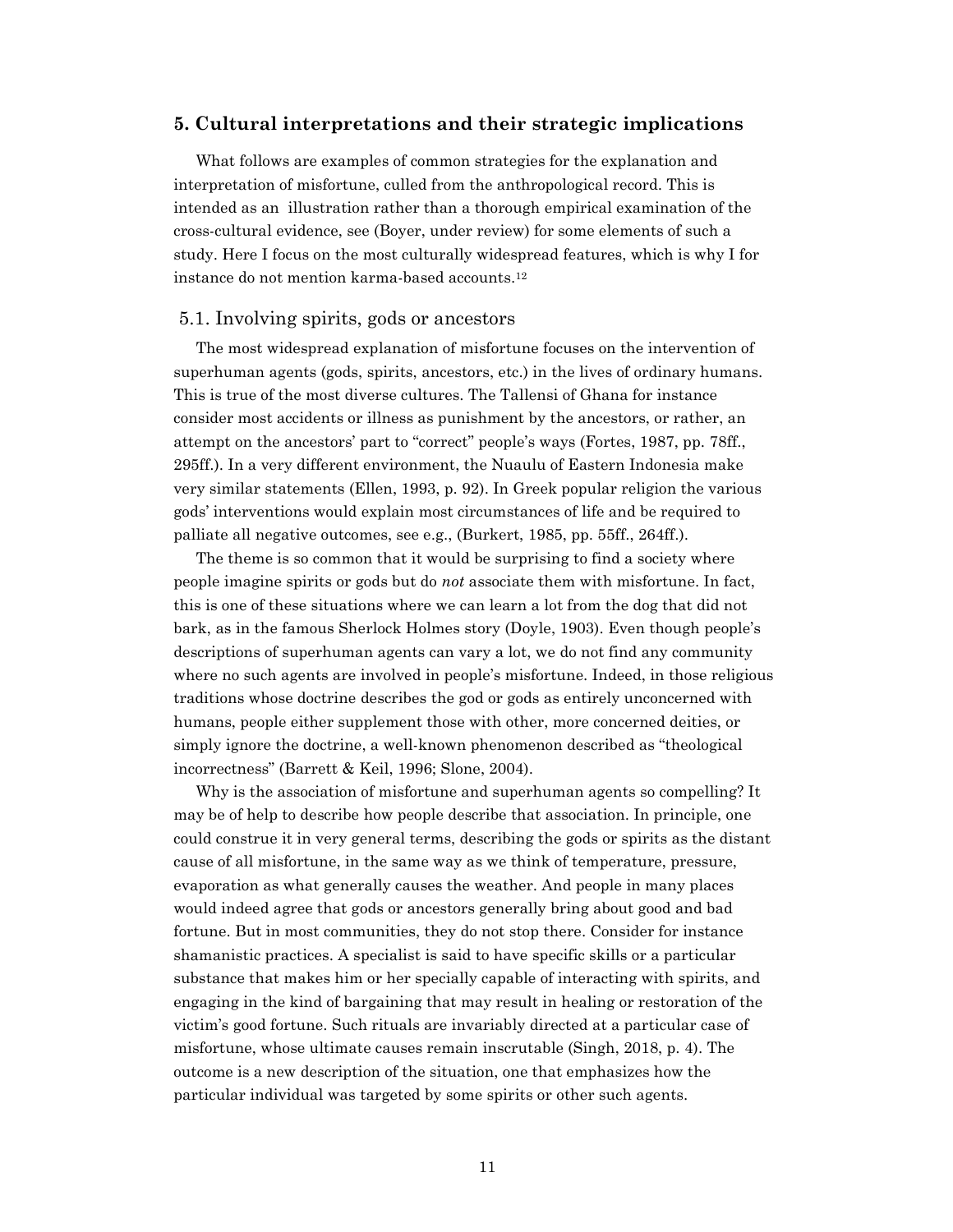Consistent with Prediction 1 above, such procedures always focus on the particulars of the case. Neither shamans nor diviners aim to provide generic information about the causes of illness or accidents, and their clients are not seeking such information. What matters are the unique features of the situation, and the involvement of the gods or spirits is also described in terms of these particulars.

In agreement with prediction [2], seeing misfortune as caused by spirits and ancestors suggests that responsibility for the unfortunate state of affairs lies in a limited number of persons, typically in one individual. Adopting such explanations implies that responsibility is highly concentrated instead of being seen as shared by the community.

This is another case of a dog that did not bark. When they handle specific misfortune, most religious practices construe it as connected to something the victim did or failed to do, not the community. When a group is seen as responsible, it is for group-level problems, when for instance a community's defeat is seen as collective punishment for collective neglect of the ancestors (Keesing, 1982). But we do not observe cases in which an individual's bad fortune is explained by a whole community's actions, without considering the victim's own behavior. Note that this way of seeing misfortune would be entirely compatible with religious concepts, e.g., of superhuman agents that can inflict illness through unexplained means.

This interesting asymmetry (individual faults may cause collective problems, but collective faults are usually not seen as the cause of individual misfortune, in religious terms), makes more sense if we consider that a central motivation is to focalize responsibility, that is, to create or endorse descriptions of the situation in which most third-parties can be considered off-the-hook, so to speak, and therefore less clearly accountable for help or palliation.

### 5.2. Witchcraft accusations

Why would people see misfortune as caused by someone's witchery? Anthropological accounts oscillate between a "scapegoating" interpretation, whereby people accuse the most vulnerable or marginalized individuals of witchcraft, as there is not much cost in ganging up on them, see e.g., (Gluckman, 1955; La Fontaine, 1998); and a social leveling account, whereby people accuse the overly successful of being witches, e.g., (Kluckhohn, 1944). In either case, it remains to explain the dynamics of mobilization, that is, why people would endorse accusations against a witch.

It helps to see witchcraft accusations as a form of stigmatization, providing a coordination point for coalitional alignment against a particular individual (Kurzban & Leary, 2001). People who have some interest in inflicting harm on a particular individual may use witchcraft accusations rather than a direct attack, because the accusation makes it possible to recruit allies against the target, whilst maintaining one's own reputation. Also, once an accusation targets an individual, previously unconcerned or neutral third-parties may have a strong incentive to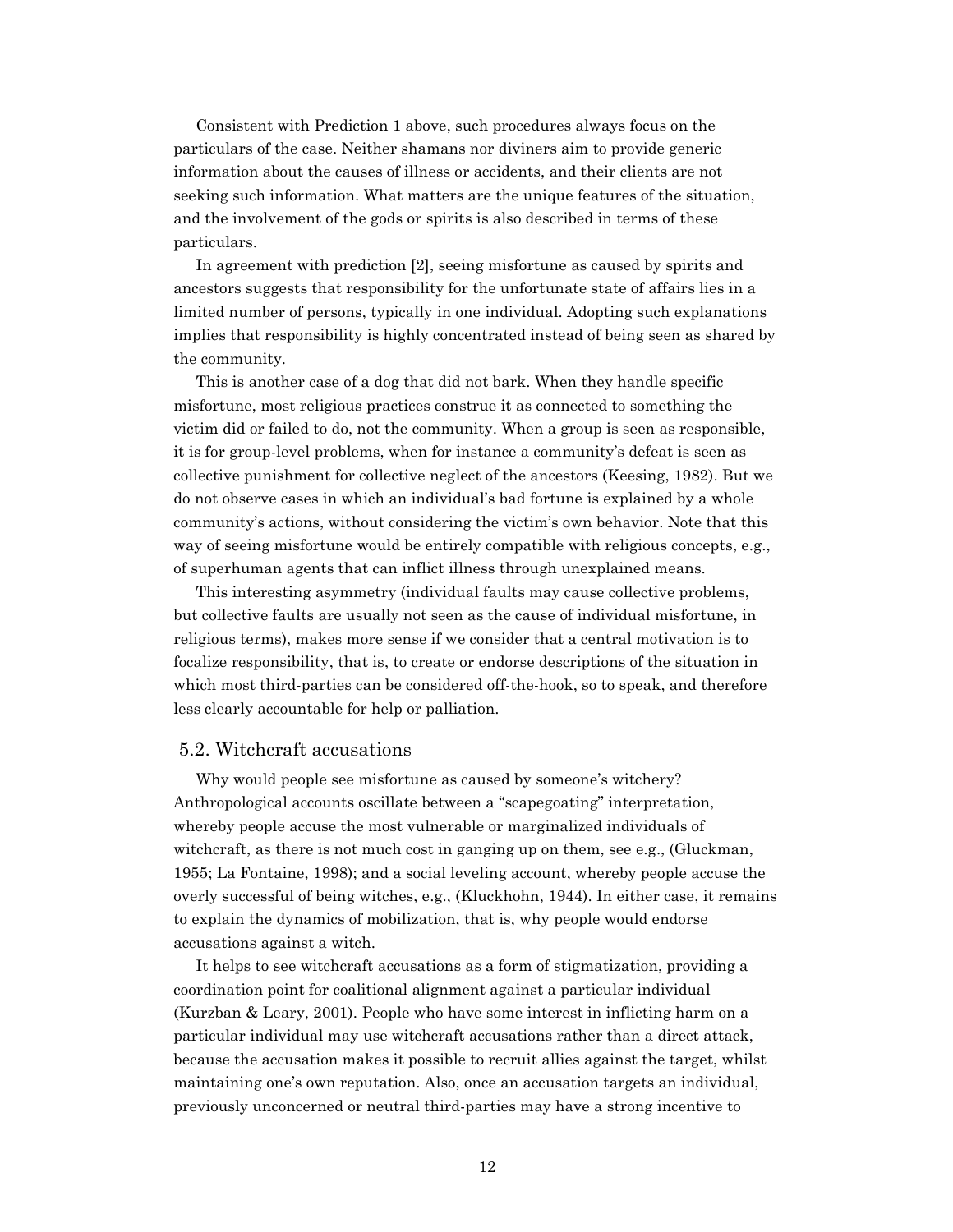endorse it rather than defend the target, an incentive that of course becomes stronger as more people agree with the accusation. This is certainly a crucial aspect of the dynamic that motivates people's willingness to endorse specific accusations.

One of the effects of such mobilization is that, if enough people support the accusation, there is now an accepted description of a case of misfortune, in which the responsibility for what happened to the victim is circumscribed to one particular individual. Potential restorative measures are also concentrated on the person of the witch and immediate kin. In most cases of witchcraft in small-scale societies, the designated witch and family have to perform specific rituals, as well as compensate the victim in some cases. So we may see witchcraft accusations as attempts to create a consensus on the fact that responsibility is limited and therefore the potential legitimate costs of reparation should also be limited to an individual or the close kin.

Note that explaining accident or illness by witchcraft may have the benefit of providing one convenient target for responsibility, but it is also potentially very costly. It means that one individual is singled out as the ultimate anti-cooperator, a reputation cost that occasionally backfires on the accusers and in any case makes it more difficult to extract cooperation gains from the presumed witch. This might explain why people are highly motivated to make witchcraft cases a matter of consensus. In most small-scale communities with witchcraft beliefs and witchcraft accusations, a complex process leads from the initial observation, that some case of misfortune requires an explanation, to public accusations, confession and restorative justice.

## 5.3. Rule violation

The emphasis on rule violation as a cause of illness or accidents varies a lot between cultures. Compare for instance the Dorze case with a large catalogue of highly specific prohibitions whose violation explains misfortune (Sperber, 1999, p. 299) with Dobu in Melanesia, where witchcraft is seen as a constant threat (Fortune, 1932).

In many cases the idea of rule violation is combined with the involvement of supernatural agents. For instance, the Nuaulu of Indonesia construe most misfortune, from poor crops to failure to illness, as caused by some violation of customary norms that offended the ancestors (Ellen, 1993, p. 92ff.), describing the connection in the same terms as the Yoruba (Afe, 2013, p. 106), the Tallensi in Ghana (Fortes, 1987, p. 126), the Iban of Borneo (Wadley, 1999, p. 595) and people in Himachal Pradesh (Sharma, 1973, p. 353).

In other places, people find the connection between violation and disaster intuitively compelling, without having to specify how agents are involved. That seems to be the case when Malagasy people connect, for instance, the occurrence of incest and natural disasters (Astuti & Bloch, 2015, p. 2), when Dorze people see rule violation as a direct cause of personal misfortune (Sperber, 1999), or when Nubian Muslims state that specific behaviors at the beginning of a lunar month will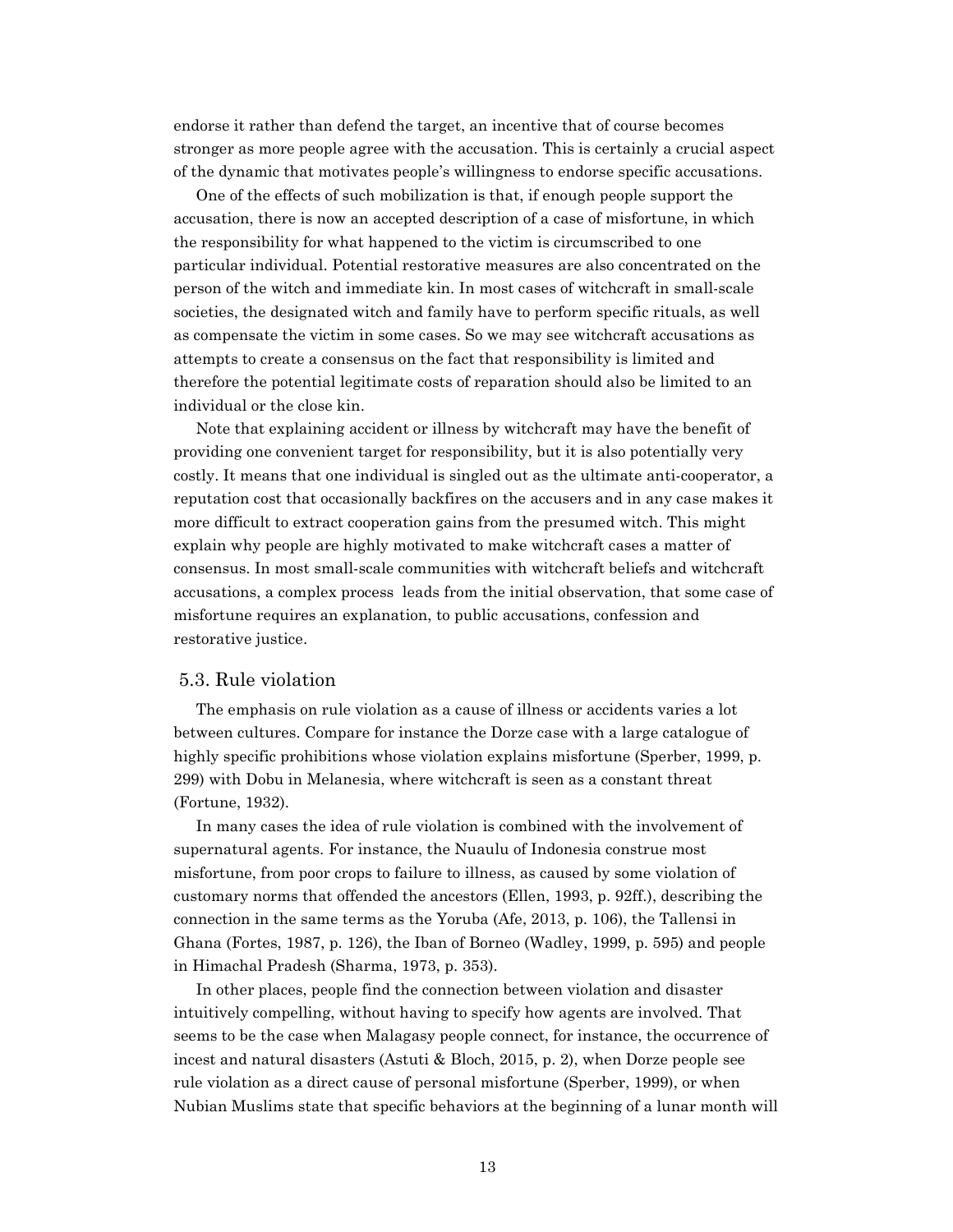bring about bad outcomes, although no-one bothers to specify by what process (Kennedy, 1967, p. 688).

An important point here is that, in many cases, people are not aware of what prescriptions they may have violated. For instance, Dorze people think there are hundreds of highly specific prohibitions that they do not know, which is why they must defer to diviners (Sperber, 1999, p. 299). It is always possible for anyone to have unwittingly breached some specific prohibition. Indeed, as Astuti and Bloch point out, in many cultures and especially in Madagascar, this association between rule violation and consequent responsibility is not affected by intentionality. People represent that the victim was specially involved in bringing about the particular problem, without having to assume that they willed it (Astuti & Bloch, 2015, p. 2).

The notion of misfortune caused by rule violation, just like that of superhuman agents' involvement, locates the cause of bad outcomes in the victim him or herself, in other words, describes misfortune in terms of processes that are [1] specific to the particular situation at hand and [2] focalize responsibility, as predicted by the model proposed here.

# 6. A modern account: Victims as blameworthy

So far, I have described the interpretation of misfortune in small-scale societies which approximate some features of ancestral communities, e.g., the size of groups, the fact that social support is a crucial aspect of care in the absence of biomedical solutions, the fact that most ecologies only support very modest levels of wealth accumulation, and so forth. So it makes sense to ask whether those mechanisms would still apply in modern, mass societies. Given that most of the mechanisms described here have to do with responsibility, and in many cases end up locating that responsibility in the victim's person, it may be relevant to consider the widespread phenomenon, whereby people tend to blame or derogate victims of misfortune, mostly by emphasizing either contribution to their own problems.

# 6.1. Experimental evidence and social psychology explanations

Although the phenomenon itself is familiar from everyday interaction, most of the scientific evidence comes from experimental protocols. In the first studies that documented this striking reaction, participants observed a confederate of the experimenters' being ostensibly shocked with electrodes as a "negative reward" for their wrong test answers. Subjects tended to devaluate the victims, relative to control conditions, more so if they were unable to help (Lerner & Simmons, 1966), and if they might be considered responsible (Cialdini, Kenrick, & Hoerig, 1976). Further studies confirmed that people tend to derogate victims of misfortune, especially by ascribing to them some responsibility in what occurred (Strömwall, Alfredsson, & Landström, 2013), see survey in (Hafer & Bègue, 2005).

Proposed explanations of this phenomenon have focused on proximate psychological mechanisms. Lerner originally proposed that people generally hold a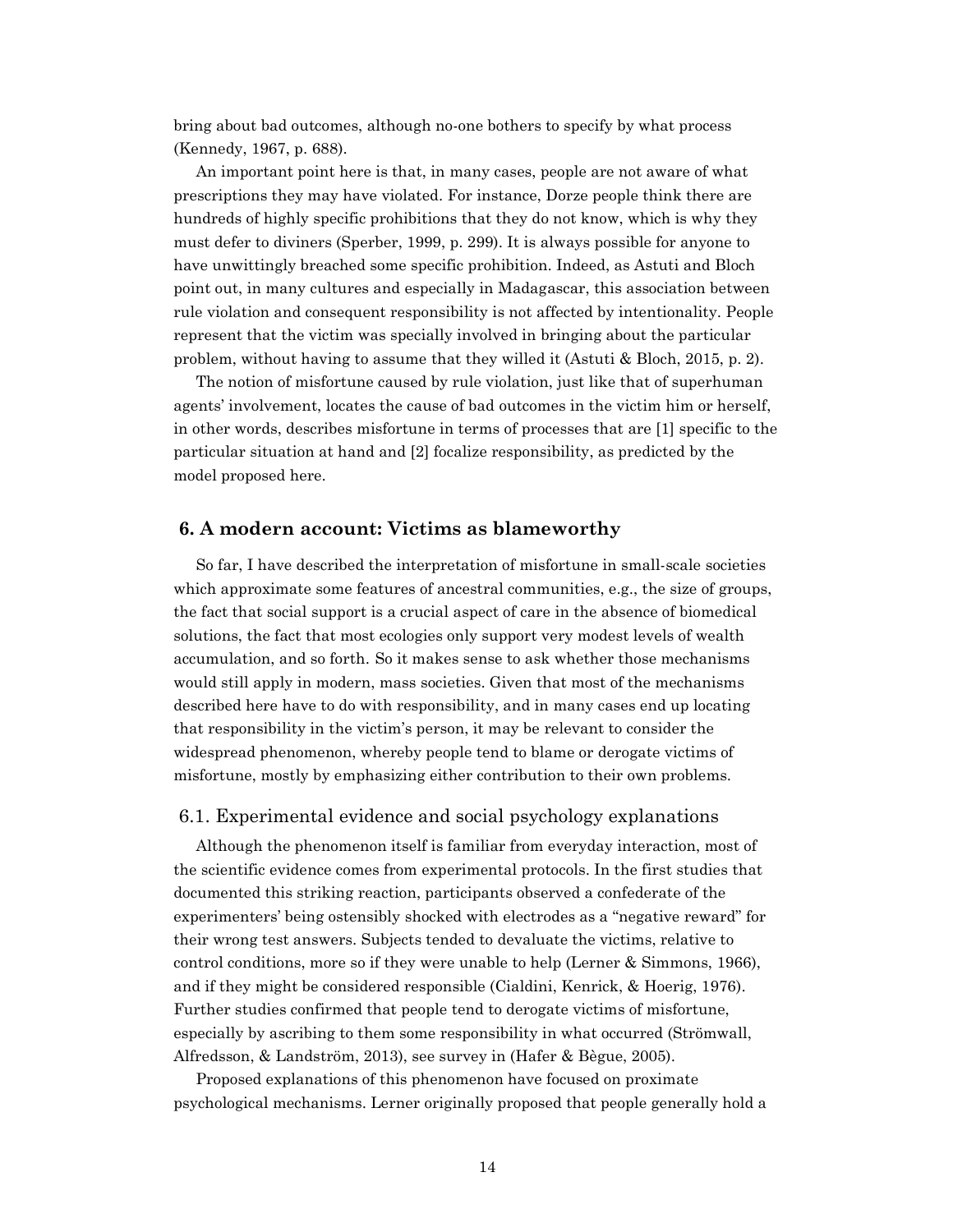"belief in a just world" (BJW) whereby bad things somehow happen to bad people. As cases of misfortune in many cases seem to clash with that assumption, people might preserve their belief by assuming that the victim is not such a good person after all (Lerner, 1965, 1980). There is however no independent justification for this hypothesis. Lerner simply stated that people *must* have that belief, without which they would find life intolerable (Lerner, 1980).13 After Lerner, a large experimental literature confirms the correlation between the belief in a just world, measured through normed instruments, on the one hand, and victim blame on the other (Furnham, 2003; Rubin & Peplau, 1975). 14 Remarkably, some of these empirical studies show a connection between BJW on the one hand, and cooperation (or rather, unwillingness to cooperate) on the other, an association that is compatible with the model proposed here (Wenzel, Schindler, & Reinhard, 2017). People may consider the world a just place for others (general BJW), though not for themselves (personal BJW), a combination of beliefs that contributes to excuse one's motivation to exploit others (Sutton & Winnard, 2007).

Research on victim-derogation suffered from common limitations of early social psychology, notably the use of unrepresentative samples, as well as extreme ethnocentrism – the few "cross-cultural" studies in the domain compare samples from a few modern industrial countries. So the question remains, why people would be motivated to derogate victims of misfortune in some circumstances.

# 6.2. Victim blame as a strategic move: Explanation and predictions

The strategic help model proposed here might provide a straightforward explanation for the motivation to denigrate victims, or emphasize their own responsibility. Here the reputation dynamics are fundamental. In this interpretation, participants in these experiments have the intuition that they may be seen as unwilling to help. One way to avoid that interpretation on one's own behavior would be to make it clear that the victim did not deserve support.

This causal process would explain some otherwise puzzling features of victimblame in the psychological literature.

[1] In many studies people derogate the victims, that is, describe them as unworthy, in respects that have nothing to do with the misfortune (Correia et al., 2012; Harvey, Callan, & Matthews, 2014). That is the case in Lerner's original studies for example, when students described a victim of electric shocks as unlikely to be a popular student (Lerner, 1965). Note that in this case subjects derogate the social qualities of the victim, her potential as a cooperator.

[2] The model would also explain why victim derogation is particularly intense when the subject cannot offer any help (Cialdini et al., 1976; Lerner, 1965).

[3] A direct consequence of the model would be that people tend to derogate or blame victims more, if they expect to have costs to pay. That is not directly tested in the literature. But an indirect effect would be that victim-blame is more intense if the situation seems to predict higher costs, if the damage to the victim is greater. To some extent, that was supported by some experimental evidence (Walster, 1966),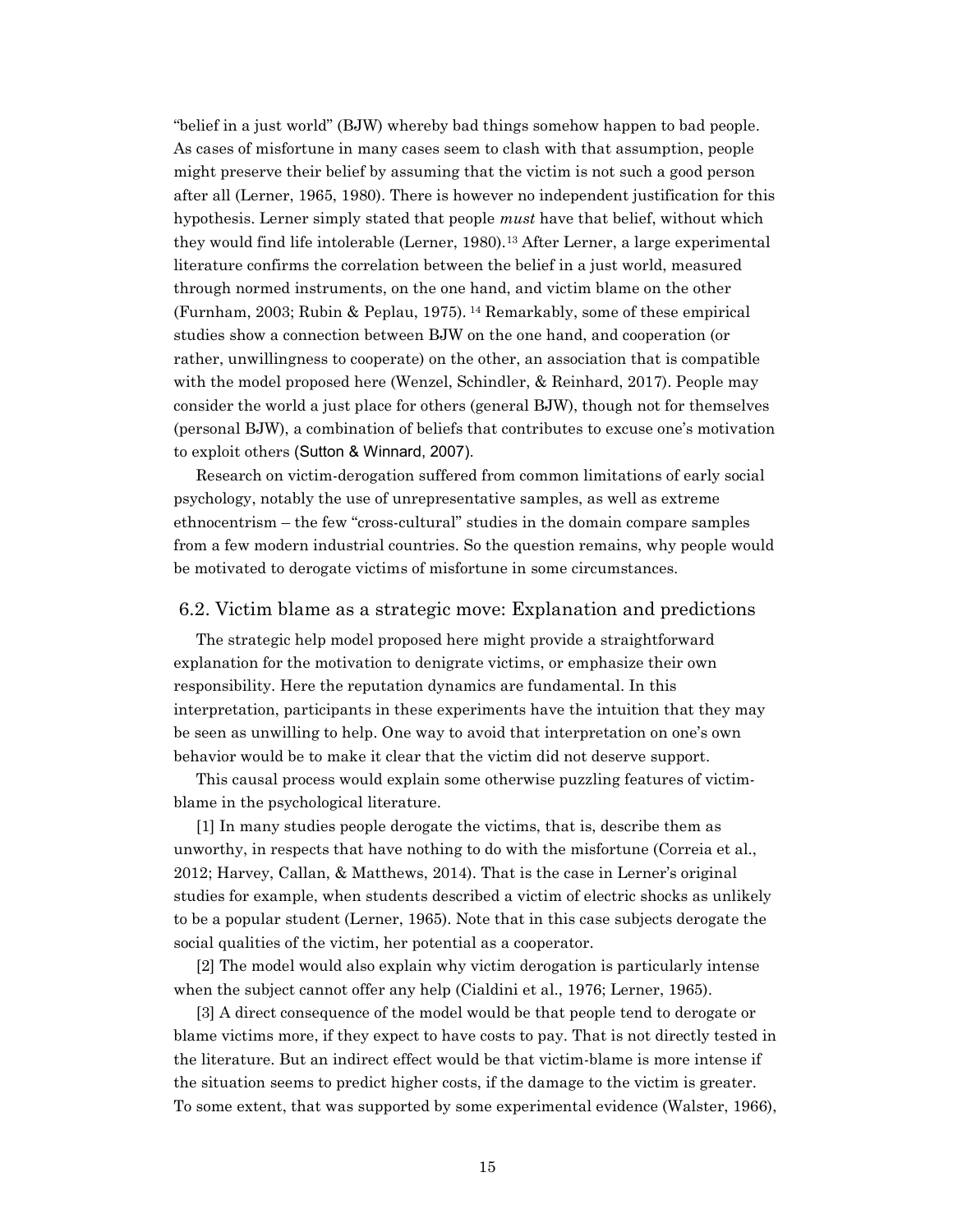although the results were complicated by the fact that experimental protocols do not emphasize the connection between greater damage and higher costs (Shaver, 1970).

So the strategic model may shed some light, although in a speculative manner, on a common phenomenon that is not really explained at all by standard social psychology accounts. In places with modern technology, insurance policies and social welfare, the impact of others' misfortune is much diminished beyond kin and friends. Still, people seem clearly motivated to focalize responsibility and costs. One might see this reaction in experimental studies as an example of an evolutionary mismatch, in which we engage in responses that would have been more appropriate in ancestral environments (Li, van Vugt, & Colarelli, 2018).

# 6. Conclusion

# 6.1. Strategies for discourse

The strategic model aims to show how evolved dispositions and interests may motivate certain ways of representing other people's misfortune, especially when the situation may create costs for third-parties. It may be helpful to dispel possible misunderstandings of the model.

Strategies are not deliberate. The fact that a certain course of action is described as strategic only means that it carries certain costs and benefits, given what other people do. It is not meant to suggest that people deliberately plan to e.g., describe an accident as witchcraft because that will get them off the hook, in terms of responsibility and potential support.

Strategies are not always effective. I stipulated that an explanation may seem attractive because, if accepted by all concerned, it would concentrate an originally diffuse responsibility for the situation, and consequently its costs. That does not entail that such strategic behaviors succeed. First, what seems convincing to one may not seem so to others. In particular, victims and their supporters would have a symmetrical motivation to publish a different account. The strategic model states that people intuitively prefer a kind of discourse that might reduce potential costs, not that they have an accurate picture of the consequences of what happens as a result. That is why we observe attractive explanations of misfortune that do not result in actual cost reductions. For instance, asserting that assault victims "had it coming" does not in modern societies reduce the cost of solidarity, as none was expected in the first place. Or, saying that someone got sick because a relative is a witch, may not in the end reduce one's costs. All the model is supposed to explain is why some themes of discourse will seem plausible and compelling, not that they will actually have the intended effects.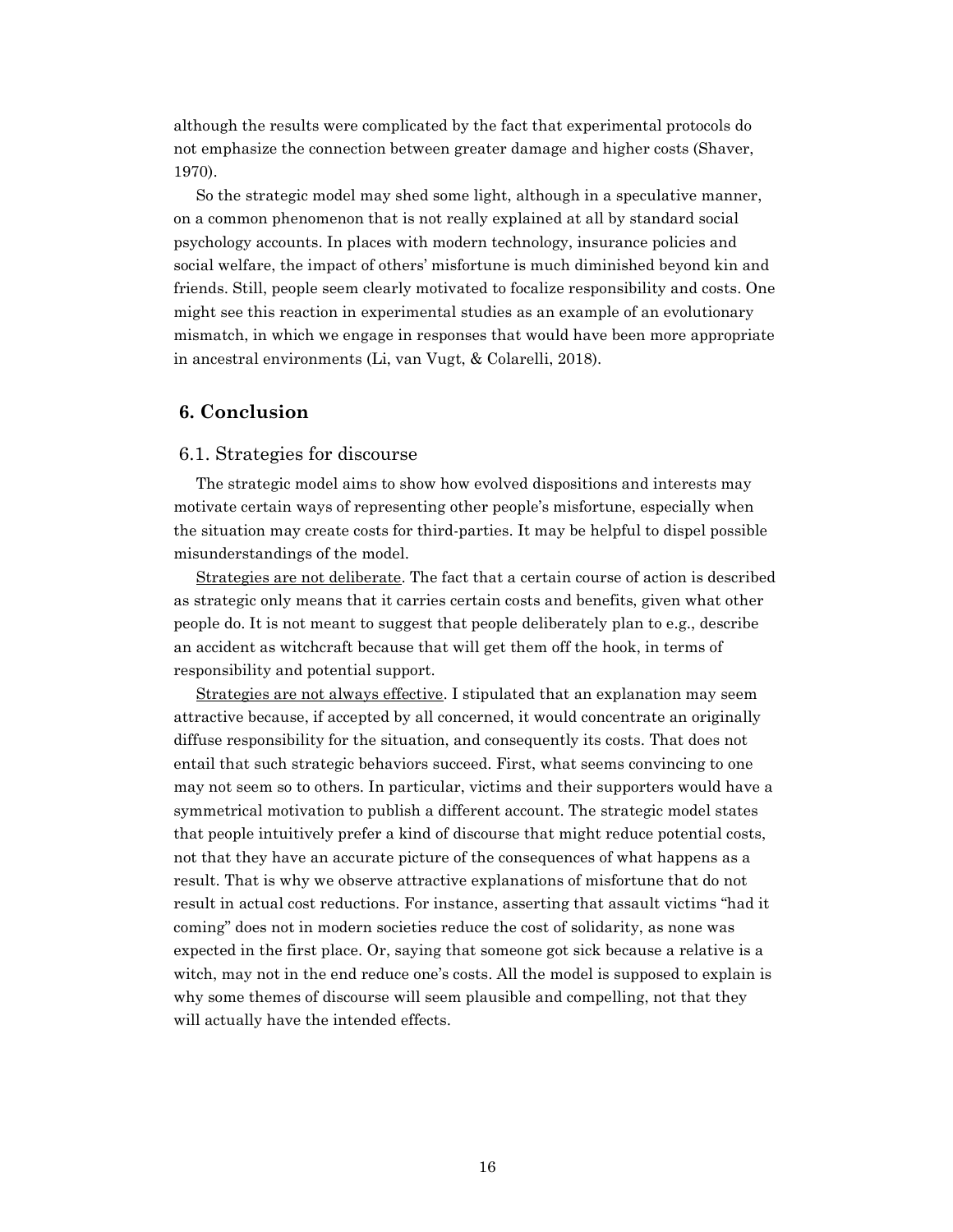## 6.2. The missing explanation for misfortune explanations

Shared explanations of misfortune are common the world over – yet general anthropological or psychological reflections on this phenomenon are surprisingly rare. True, most anthropologists have commented on the fact that in many human societies, almost all instances of salient misfortune require specific explanations. And there is a vast and important literature on the social dynamics involved, from which the present model takes inspiration, on witchcraft concepts and accusations for instance (Douglas & Evans-Pritchard, 1970). Also relevant to the present model, Fiske for instance described how shared explanations of misfortune, like other cultural models, can serve as a coordinating device (Fiske, 2000).

In a more general manner, intellectualist anthropologists would assume that the goal of people's accounts of misfortune, as of other shared models, is to "explain, predict and control" (Horton, 1967). But, as mentioned in introduction, that seems to fly in the face of what we know about widespread representations of misfortune. That is, a strict intellectualist approach would imply that people's explanations of misfortune are adopted by individuals, as a function of their explanatory power, their capacity to account for past cases and in some measure to predict subsequent ones. But, as documented here, many culturally widespread models, e.g., in terms of the actions of witches, are silent on the ways in which the distant causes (a witch';s malevolence) effect some situation (a granary collapses on particular individuals), and therefore is of no help in figuring out what might or might not happen next.

Psychologists have commented on people's propensity to produce specific explanations for salient negative events (Kovacek, 1996) and for using counterfactuals as a way of formulating putative causes (Roese, 1997), as well as the connection between explanations of mishap and just-world beliefs, as discussed here (Hafer & Bègue, 2005). These are primarily descriptive models, that provide us with indispensable information about mechanisms, but not about their origins.

In sum, this rich literature rarely if ever addresses the general question, Why would human minds ever create explanations of misfortune? The phenomenon is probably too human, that is, too familiar to all of us, to seem anything but selfevident. In this domain as in others, an evolutionary perspective has the benefit of making the familiar strange (Seabright, 2010, pp. 15-61), in this case, turning common reactions to bad events into a puzzling psychological process. For that reason, the present model is at this point largely speculative, as there is no substantive history of explanations of explanations of misfortune.

### 6.3. This all seems exotic and unintuitive

The moralist La Rochefoucauld once remarked that "we all bear the misfortunes of others with heroic fortitude" (Rochefoucauld, 1981[1665]). However witty, the epigram is not in fact entirely true – especially when we perceive that we may be compelled to help the victims. As documented here, assistance to sick, disabled and injured individuals is a constant of humans societies from human prehistory. I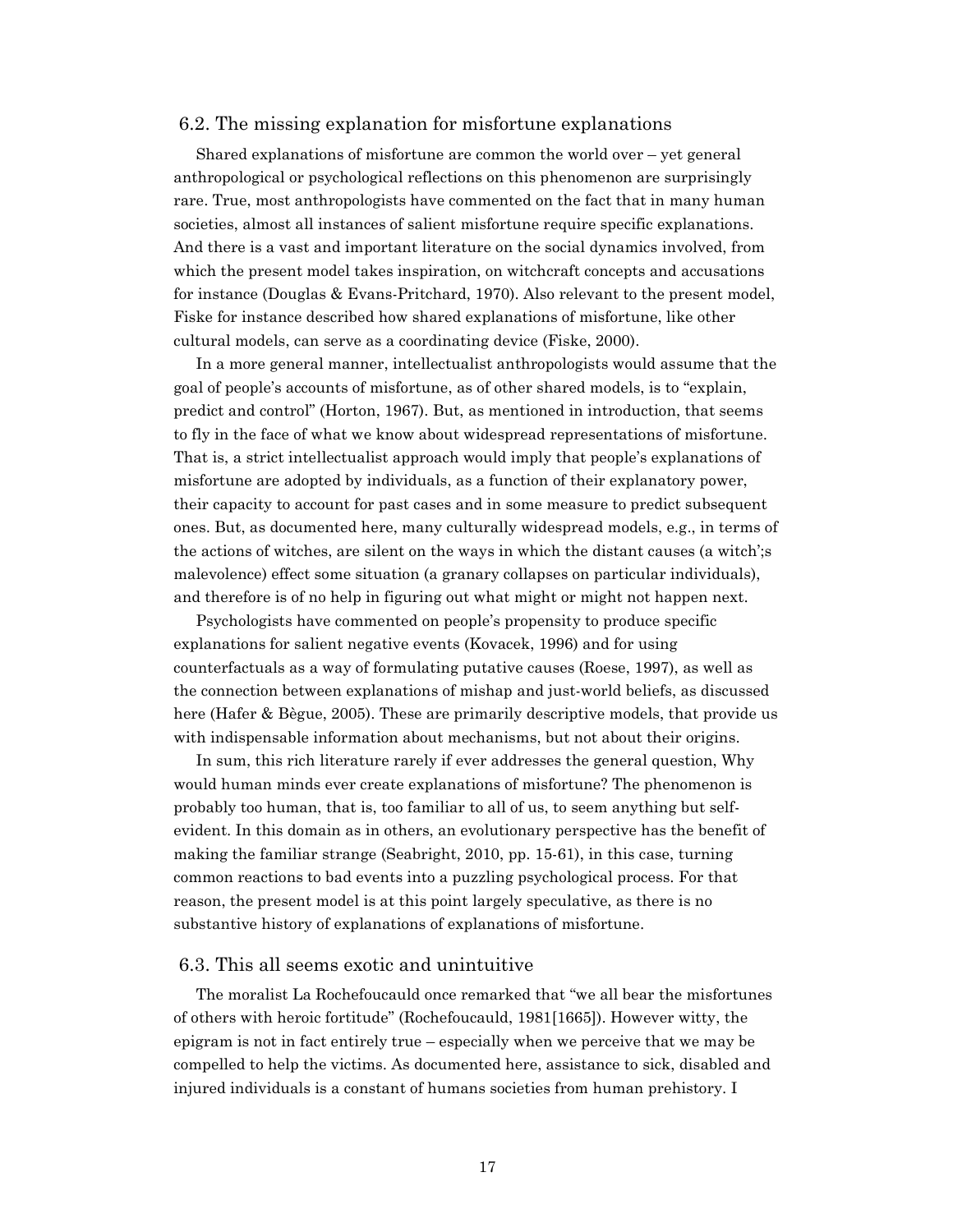hypothesized that some evolved psychological mechanisms help us calibrate this requirement against other contributors to our fitness.

It may be difficult for us to appreciate the point, because life in modern, industrial mass societies obscures the relevance or even the existence of such processes. Social welfare to some degree protects people from the effects of economic adversity, while modern medicine clearly offers more efficient palliatives to illness and accidents beyond social support. So the problems of a strategic allocation of social support may seem quite alien to denizens of modern mass-societies. As a consequence, the motivation to blame victims, or to find mystical causes for their problems, may seem to be a strange quirk of human cognition, unrelated to our evolved needs, capacities and preferences. But our minds evolved in communities and economies in which insurance policies, social welfare and efficient medical treatments were unknown. The costs created by other people's tribulations were a real challenge, and culturally widespread explanations of misfortune may well reflect that reality.

# References

- Afe, A. E. (2013). Taboos and the maintenance of social order in the old Ondo Province, Southwestern Nigeria. African Research Review, 7(1), 95-109.
- Astuti, R., & Bloch, M. (2015). The causal cognition of wrong doing: incest, intentionality, and morality. Frontiers in Psychology, 6, 136.
- Barrett, J. L., & Keil, F. C. (1996). Conceptualizing a nonnatural entity: Anthropomorphism in God concepts. Cognitive Psychology, 31, 219-247.
- Baumard, N. (2011). Punishment is not a group adaptation: Humans punish to restore fairness rather than to support group cooperation. Mind & Society, 10, 1-26. doi:10.1007/s11299-010-0080-3
- Baumard, N., André, J.-B., & Sperber, D. (2013). A mutualistic approach to morality: The evolution of fairness by partner-choice. Behavioral and Brain Sciences, 36.
- Blanchard, D. C., Griebel, G., Pobbe, R., & Blanchard, R. J. (2011). Risk assessment as an evolved threat detection and analysis process. Neuroscience and Biobehavioral Reviews, 35, 991-998. doi:10.1016/j.neubiorev.2010.10.016
- Bliege Bird, R., & Power, E. A. (2015). Prosocial signaling and cooperation among Martu hunters. Evolution and Human Behavior, 36, 389-397. doi:10.1016/j.evolhumbehav.2015.02.003
- Bonhomme, J. (2012). The dangers of anonymity: witchcraft, rumor, and modernity in Africa. HAU: Journal of Ethnographic Theory, 2, 205-233.
- Boyd, R., & Richerson, P. J. (1985). Culture and the evolutionary process. Chicago: University of Chicago Press.
- Boyer, P. (under review). Misfortune and its cultural explanation An exploratory survey of 60 cultures.
- Boyer, P., & Bergstrom, B. (2011). Threat-Detection in Child Development: An Evolutionary Perspective. Neuroscience & Biobehavioral Reviews, 35, 1034-1041.
- Brennan, G., & Pettit, P. (2004). The economy of esteem : an essay on civil and political society. Oxford ; New York: Oxford University Press.
- Burger, J. M. (1981). Motivational biases in the attribution of responsibility for an accident: A meta-analysis of the defensive-attribution hypothesis. Psychological Bulletin, 90(3), 496.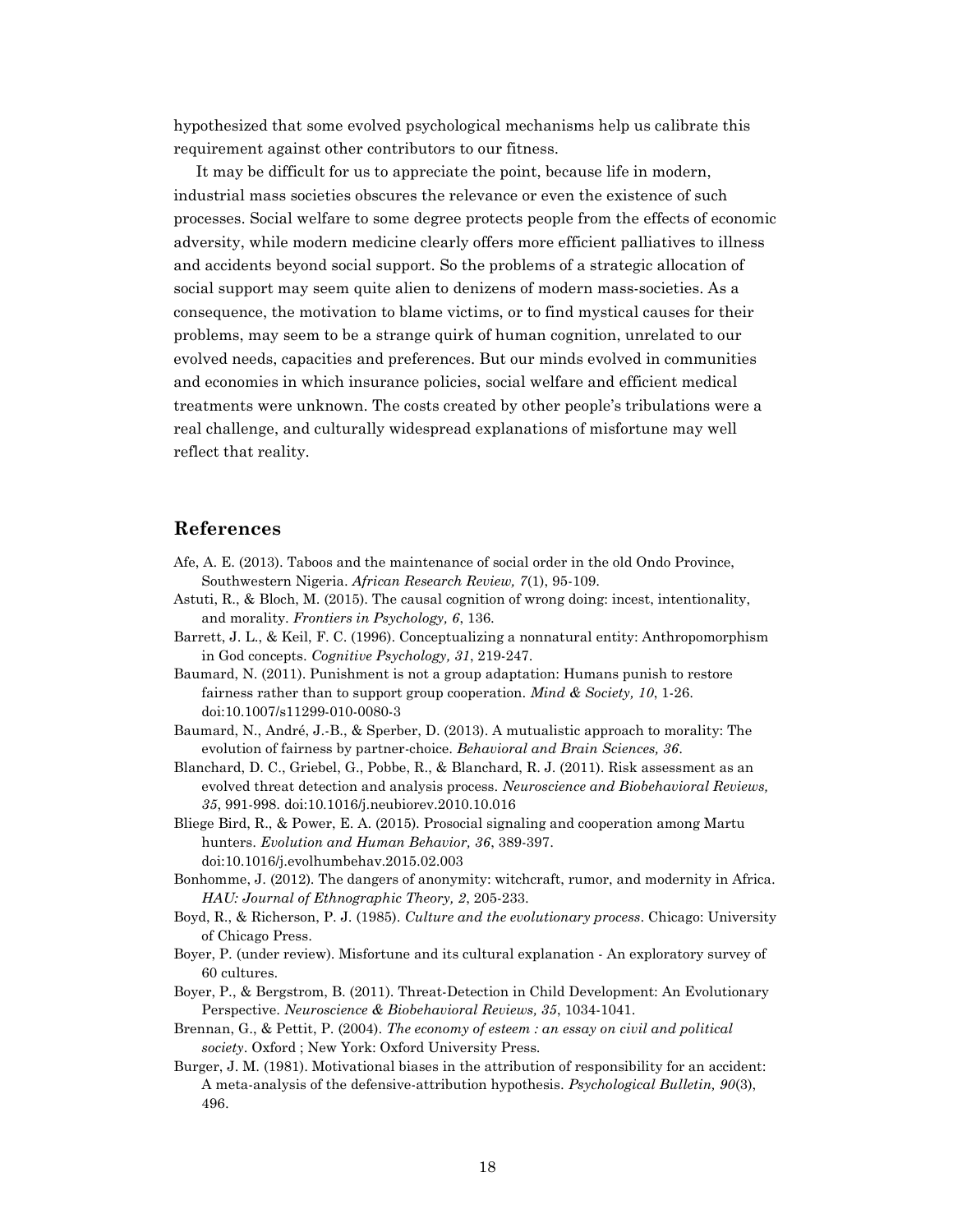Burkert, W. (1985). Greek religion (J. Raffan, Trans. Vol. 204): Cambridge Univ Press.

- Cialdini, R. B., Kenrick, D. T., & Hoerig, J. H. (1976). Victim derogation in the Lerner paradigm: Just world or just justification? Journal of Personality and Social Psychology, 33(6), 719-724. doi:10.1037/0022-3514.33.6.719
- Claidière, N., Scott-Phillips, T. C., & Sperber, D. (2014). How Darwinian is cultural evolution? Philosophical Transactions of the Royal Society of London B: Biological Sciences, 369. doi:10.1098/rstb.2013.0368
- Correia, I., Alves, H., Sutton, R., Ramos, M., Gouveia-Pereira, M., & Vala, J. (2012). When do people derogate or psychologically distance themselves from victims? Belief in a just world and ingroup identification. Personality and Individual Differences, 53(6), 747-752. doi:10.1016/j.paid.2012.05.032
- Cosmides, L., & Tooby, J. (1992). Cognitive adaptations for social exchange. In J. H. Barkow, L. Cosmides, & J. Tooby (Eds.), The adapted mind: Evolutionary psychology and the generation of culture. (pp. 163-228). New York, NY, USA: Oxford University Press.
- Crandall, C. S., Glor, J., & Britt, T. W. (1997). Aids-related stigmatization: Instrumental and symbolic attitudes. Journal of Applied Social Psychology, 27, 95-123. doi:10.1111/j.1559-1816.1997.tb00625.x
- Daniel, S. B. (1983). Tool box approach of the Tamil to the issues of moral responsibility and human destiny. In C. F. Keyes & E. V. Daniel (Eds.), *Karma : an anthropological inquiry* (pp. 28-62). Berkeley-Los Angeles: University of California Press.
- Dean, C. J. (2017). Aversion and Erasure: The Fate of the Victim after the Holocaust: Cornell University Press.
- Dean, M. (2013). From 'evil eye' anxiety to the desirability of envy: Status, consumption and the politics of visibility in urban south India. Contributions to Indian sociology (New Series), 47(2), 185-216.
- Delton, A. W., Cosmides, L., Guemo, M., Robertson, T. E., & Tooby, J. (2012). The psychosemantics of free riding: Dissecting the architecture of a moral concept. Journal of Personality and Social Psychology, 102, 1252-1270. doi:10.1037/a0027026, 10.1037/a0027026.supp (Supplemental)
- Delton, A. W., Krasnow, M. M., Cosmides, L., & Tooby, J. (2011). Evolution of direct reciprocity under uncertainty can explain human generosity in one-shot encounters. PNAS Proceedings of the National Academy of Sciences of the United States of America, 108, 13335-13340. doi:10.1073/pnas.1102131108
- Dettwyler, K. A. (1991). Can paleopathology provide evidence for "compassion"? American Journal of Physical Anthropology, 84(4), 375-384.
- Dickel, D. N., & Doran, G. H. (1989). Severe neural tube defect syndrome from the Early Archaic of Florida. American Journal of Physical Anthropology, 80(3), 325-334.
- Douglas, M., & Evans-Pritchard, E. E. (Eds.). (1970). Witchcraft confessions & accusations. London: New York, Tavistock Publications.
- Doyle, A. C. (1903). Memoirs of Sherlock Holmes: Harper & Bros.
- Ellen, R. (1993). Anger, Anxiety and Sorcery: An analysis of some Nuaulu casde material from Seram, Eastern Indonesia. In C. W. Watson & R. Ellen (Eds.), Understanding Witchcraft and Sorcery in Southeast Asia (pp. 81-98): University of Hawaii Press.
- Ember, C. R., & Ember, M. (1997). Violence in the ethnographic record: Results of crosscultural research. In D. L. Martin & D. W. Frayer (Eds.), Troubled Times: Violence and Warfare in the Past (pp. 1-20): Gordon and Breach.
- Evans-Pritchard, E. E. (1937). Witchcraft, oracles and magic among the Azande. Oxford: The Clarendon Press.
- Favret-Saada, J. (1980). *Deadly words : witchcraft in the bocage*. Cambridge Eng.: New York : Cambridge University Press.
- Fiske, A. P. (2000). Complementarity theory: Why human social capacities evolved to require cultural complements. Personality & Social Psychology Review, 4, 76-94.
- Fortes, M. (1987). Religion, morality and the person. Essays on Tallensi religion. Cambridge: Cambridge University Press.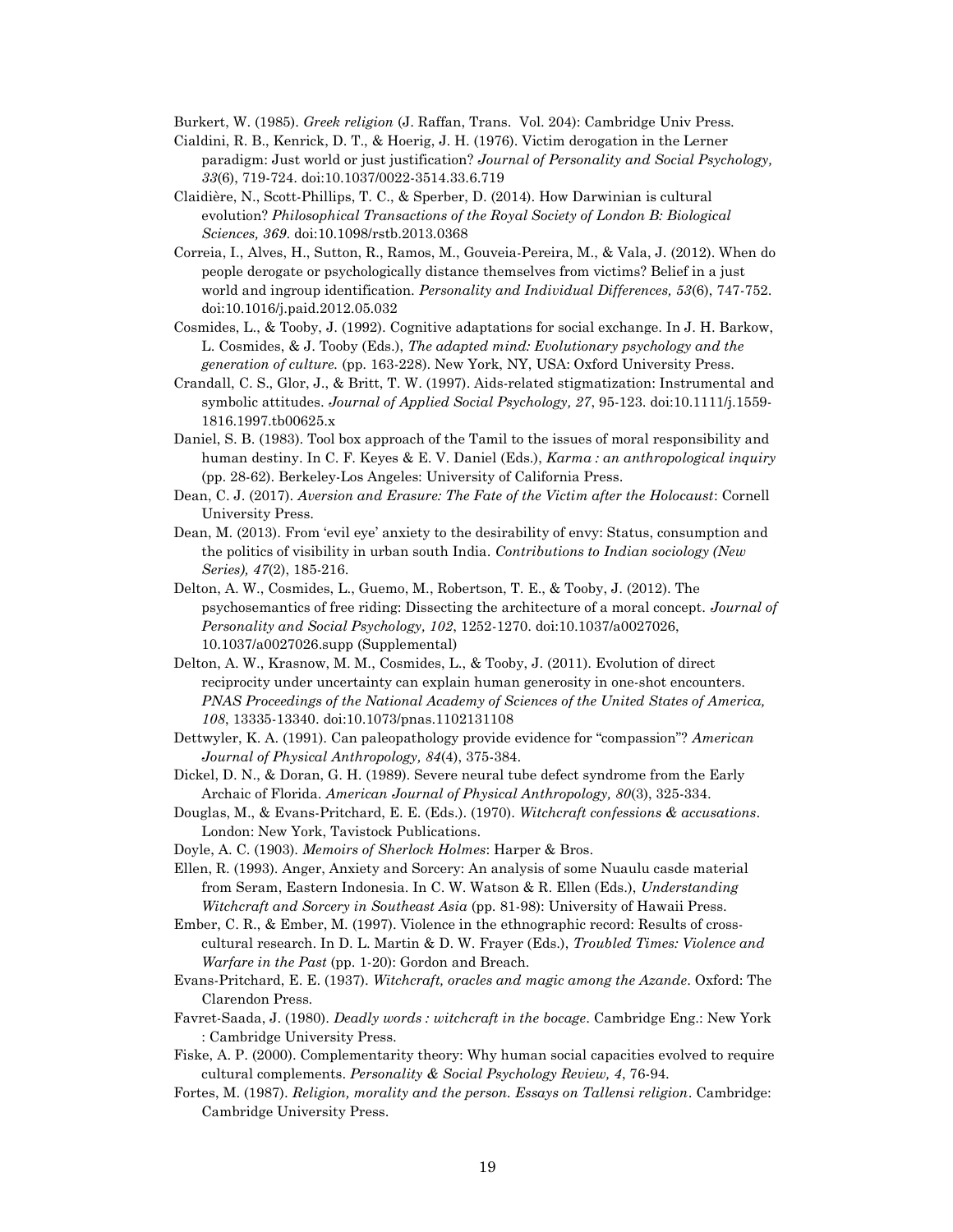- Fortune, R. (1932). Sorcerers of Dobu: the social anthropology of the Dobu Islanders of the western Pacific. London, UK: E. P. Dutton.
- Furnham, A. (2003). Belief in a just world: Research progress over the past decade. Personality and Individual Differences, 34, 795-817.
- Gintis, H. (2000). Strong reciprocity and human sociality. Journal of theoretical biology, 206, 169-179.
- Gluckman, M. (1955). The judicial process among the Barotse of Northern Rhodesia. Manchester: Manchester University Press on behalf of the Rhodes-Livingstone Institute, Northern Rhodesia.
- Gourash, N. (1978). Help-seeking: A review of the literature. American Journal of Community Psychology, 6(5), 413-423.
- Grauer, A. L. (Ed.) (2011). A Companion to Paleopathology. New York, NY: Wiley.
- Gurven, M. (2004). To give and to give not: The behavioral ecology of human food transfers. Behavioral and Brain Sciences, 27, 543-560.
- Hafer, C. L., & Bègue, L. (2005). Experimental research on just-world theory: problems, developments, and future challenges. Psychological bulletin, 131(1), 128.
- Harvey, A. J., Callan, M. J., & Matthews, W. J. (2014). How much does effortful thinking underlie observers' reactions to victimization? Social Justice Research, 27(2), 175-208. doi:10.1007/s11211-014-0209-3
- Hawkey, D. E. (1998). Disability, compassion and the skeletal record: using musculoskeletal stress markers (MSM) to construct an osteobiography from early New Mexico. International Journal of Osteoarchaeology, 8(5), 326-340.
- Hempel, P. S. (2011). Evolutionary parasitology: the integrated study of infections, immunology, ecology, and genetics: Oxford University Press.
- Hiebert, P. G. (1983). Karma and other explanation traditions in a South Indian village. In C. F. Keyes & E. V. Daniel (Eds.), Karma. An Anthropological Inquiry (pp. 119-130). Berkeley: University of California Press.
- Hill, K., Hurtado, A. M., & Walker, R. S. (2007). High adult mortality among Hiwi huntergatherers: Implications for human evolution. Journal of Human Evolution, 52(4), 443- 454.
- Horton, W. R. G. (1967). African traditional thought and Western science. Africa, 50-71.
- Judd, M. A., & Redfern, R. (2011). Trauma. In A. L. Grauer (Ed.), A Companion to Paleopathology (pp. 359-379): Wiley.
- Kaplan, H. S., & Gurven, M. (2005). The Natural History of Human Food Sharing and Cooperation: A Review and a New Multi-Individual Approach to the Negotiation of Norms. In H. Gintis, S. Bowles, R. Boyd, & E. Fehr (Eds.), Moral sentiments and material interests: The foundations of cooperation in economic life. (pp. 75-113). Cambridge, MA US: MIT Press.
- Keesing, R. M. (1982). Kastom in Melanesia: an overview. Mankind, 13, 297-301.
- Kelly, R. L. (1995). The foraging spectrum : diversity in hunter-gatherer lifeways. Washington: Smithsonian Institution Press.
- Kennedy, J. G. (1967). Mushahara: A Nubian Concept of Supernatural Danger and the Theory of Taboo 1. American Anthropologist, 69(6), 685-702.
- Keyes, C. F., & Daniel, E. V. (Eds.). (1983). Karma : an anthropological inquiry. Berkeley: University of California Press.
- Kleinke, C. L., & Meyer, C. (1990). Evaluation of rape victim by men and women with high and low belief in a just world. Psychology of women Quarterly, 14(3), 343-353.
- Kluckhohn, C. (1944). Navaho Witchcraft: Beacon Press.
- Kovacek, U. G. (1996). Causal attributions for extreme negative events: Examining attribution biases. (56). ProQuest Information & Learning, US. Available from EBSCOhost psyh database.
- Kurzban, R., & Leary, M. R. (2001). Evolutionary origins of stigmatization: The functions of social exclusion. Psychological Bulletin, 127, 187-208.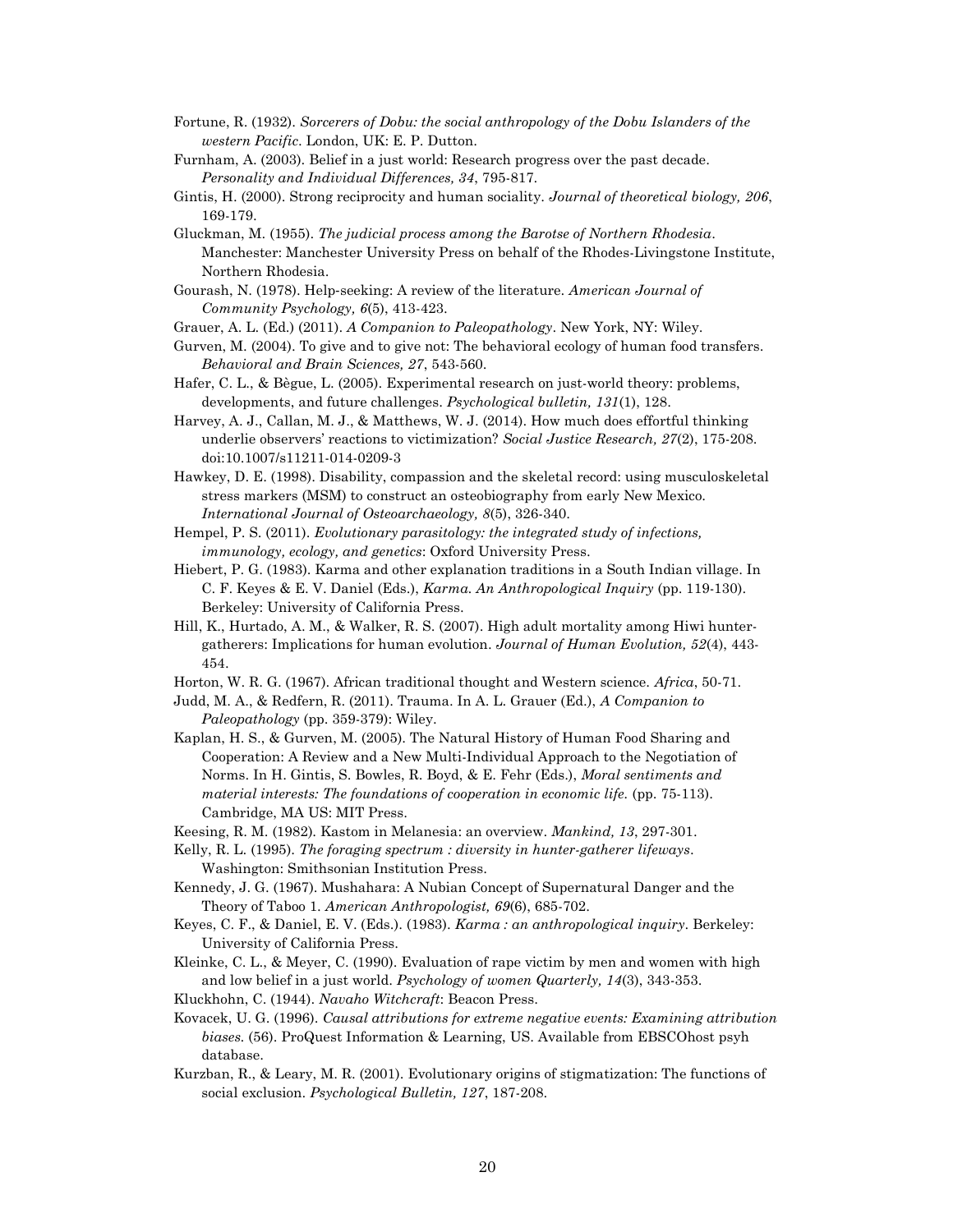- La Fontaine, J. S. (1998). Speak of the Devil: Tales of Satanic Abuse in Contemporary England. Cambridge, UK: Cambridge University Press.
- Leacock, E., & Lee, R. B. (1982). Introduction. In E. Leacock & R. Lee (Eds.), Politics and history in band societies (pp. 1-20). Cambridge: Cambridge University Press.
- Lerner, M. J. (1965). Evaluation of performance as a function of performer's reward and attractiveness. Journal of Personality and Social Psychology, 1, 355-360. doi:10.1037/h0021806
- Lerner, M. J. (1980). The Belief in a Just World: A Fundamental Delusion. New York: Plenum Pub Corp.
- Lerner, M. J., & Simmons, C. H. (1966). Observer's reaction to the 'innocent victim': Compassion or rejection? Journal of Personality and Social Psychology, 4(2), 203-210. doi:10.1037/h0023562
- Li, N. P., van Vugt, M., & Colarelli, S. M. (2018). The evolutionary mismatch hypothesis: Implications for psychological science. Current Directions in Psychological Science, 27(1), 38-44.
- Lipkus, I. (1991). The construction and preliminary validation of a global belief in a just world scale and the exploratory analysis of the multidimensional belief in a just world scale. Personality and Individual Differences, 12(11), 1171-1178.
- Luhrmann, T. M. (1989). Persuasions of the Witch's Craft. Oxford: Blackwells.
- Luna, L., Aranda, C., Bosio, L., & Beron, M. (2008). A case of multiple metastasis in Late Holocene hunter‐gatherers from the Argentine Pampean region. International Journal of Osteoarchaeology, 18(5), 492-506.
- Ortner, D. J. (2003). Identification of pathological conditions in human skeletal remains: Academic Press.
- Reijneveld, S. A., van der Wal, M. F., Brugman, E., Sing, R. A. H., & Verloove-Vanhorick, S. P. (2004). Infant crying and abuse. The Lancet, 364(9442), 1340-1342.
- Roberts, C. A., & Manchester, K. (2005). The archaeology of disease (3rd ed.). Ithaca, N.Y.: Cornell University Press.
- Rochefoucauld, L. (1981[1665]). Maxims. Harmondsworth, UK: Penguin Books Limited.
- Roese, N. J. (1997). Counterfactual thinking. Psychological Bulletin, 121, 133-148. doi:10.1037/0033-2909.121.1.133
- Rubin, Z., & Peplau, L. A. (1975). Who believes in a just world? Journal of Social Issues, 31(3), 65-89.
- Seabright, P. (2010). The Company of Strangers: A Natural History of Economic Life: Princeton University Press.
- Sharma, U. (1973). Theodicy and the Doctrine of Karma. Man, 8(3), 347-364.
- Shaver, K. G. (1970). Defensive attribution: Effects of severity and relevance on the responsibility assigned for an accident. Journal of Personality and Social Psychology, 14, 101.
- Singh, M. (2018). The cultural evolution of shamanism. Behavioral and Brain Sciences, 41.
- Slone, D. J. (2004). Theological incorrectness : why religious people believe what they shouldn't. Oxford ; New York: Oxford University Press.
- Sperber, D. (1996). Explaining Culture: A Naturalistic Approach. Oxford: Blackwell.
- Sperber, D. (1999, 1999). Conceptual tools for a natural science of society and culture.
- Sperber, D., & Baumard, N. (2012). Moral reputation: An evolutionary and cognitive perspective. Mind & Language, 27, 495-518. doi:10.1111/mila.12000
- Standen, V. G., & Arriaza, B. T. (2000). Trauma in the preceramic coastal populations of northern Chile: violence or occupational hazards? American Journal of Physical Anthropology: The Official Publication of the American Association of Physical Anthropologists, 112(2), 239-249.
- Strömwall, L. A., Alfredsson, H., & Landström, S. (2013). Rape victim and perpetrator blame and the Just World hypothesis: The influence of victim gender and age. Journal of Sexual Aggression, 19, 207-217. doi:10.1080/13552600.2012.683455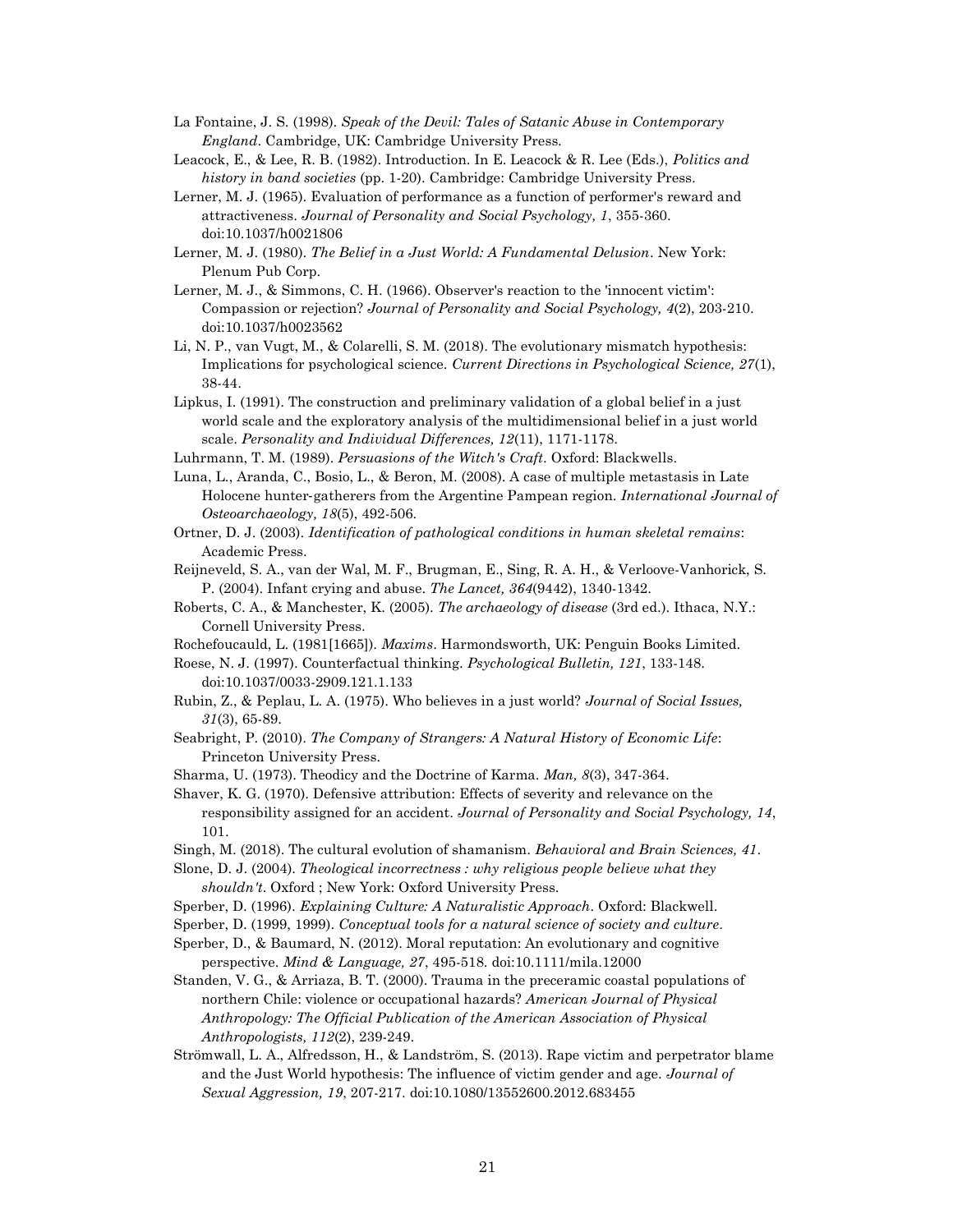- Sugiyama, L. S. (2004a). Does the occurrence and duration of health insults among Shiwiar forager horticulturalists indicate that health care provisioning reduces juvenile mortality. Socioeconomic Aspects of Human Behavioral Ecology: Research in Economic Anthropology, 23, 377-400.
- Sugiyama, L. S. (2004b). Illness, injury, and disability among Shiwiar forager‐ horticulturalists: Implications of health‐risk buffering for the evolution of human life history. American Journal of Physical Anthropology, 123(4), 371-389.
- Sugiyama, L. S., & Chacon, R. (2000). Effects of illness and injury on foraging among the Yora and Shiwiar: Pathology risk as adaptive problem. Human behavior and adaptation: an anthropological perspective, 371-395.
- Sugiyama, L. S., & Sugiyama, M. S. (2003). Social roles, prestige, and health risk. Human Nature, 14(2), 165-190.
- Sutton, R. M., & Winnard, E. J. (2007). Looking ahead through lenses of justice: The relevance of just-world beliefs to intentions and confidence in the future. British Journal of Social Psychology, 46(3), 649-666.
- Suzuki, T. (1998). Indicators of stress in prehistoric Jomon skeletal remains in Japan. Anthropological Science, 106(Supplement), 127-137.
- Sylwester, K., & Roberts, G. (2010). Cooperators benefit through reputation-based partner choice in economic games. Biology Letters.
- Thomas, K. (1997). Religion and the decline of magic : studies in popular beliefs in sixteenth and seventeenth century England. New York: Oxford University Press.
- Tilley, L., & Oxenham, M. F. (2011). Survival against the odds: Modeling the social implications of care provision to seriously disabled individuals. International journal of Paleopathology, 1(1), 35-42.
- Tooby, J., & Cosmides, L. (1992). The psychological foundations of culture. In J. H. Barkow, L. Cosmides, & et al. (Eds.), The adapted mind: Evolutionary psychology and the generation of culture. (pp. 19-136). New York, NY, USA: Oxford University Press.
- Tooby, J., & Cosmides, L. (1996). Friendship and the banker's paradox: Other pathways to the evolution of adaptations for altruism. In W. G. Runciman, J. M. Smith, & et al. (Eds.), Evolution of social behaviour patterns in primates and man. (pp. 119-143). Oxford, England UK: Oxford University Press.
- Trinkaus, E. (2014). The Shanidar Neandertals: Elsevier Science.

l

- Wadley, R. L. (1999). Disrespecting the dead and the living: Iban ancestor worship and the violation of mourning taboos. Journal of the Royal Anthropological Institute (New Series), 5(4), 595-610.
- Walster, E. (1966). Assignment of responsibility for an accident. Journal of Personality and Social Psychology, 3, 73.
- Warneken, F., & Tomasello, M. (2006). Altruistic Helping in Human Infants and Young Chimpanzees. Science, 311, 1301-1303.
- Weiss-Wendt, A. (2008). Why the Holocaust does not matter to Estonians. Journal of Baltic studies, 39(4), 475-497.
- Wenzel, K., Schindler, S., & Reinhard, M.-A. (2017). General belief in a just world is positively associated with dishonest behavior. Frontiers in Psychology, 8, 1770.

Weston, D. (2011). Nonspecific Infection in Paleopathology: Interpreting Periosteal Reactions. In A. L. Grauer (Ed.), A Companion to Paleopathology (pp. 492-512): Wiley.

<sup>&</sup>lt;sup>1</sup> As in most of the anthropological literature, "witchcraft" here refers to situations in which people think that a specific individual, who in many cases is a member of their group, is responsible for someone else's illness, failures, accidents, etc. See, e.g., (Bonhomme, 2012; Evans-Pritchard, 1937; Favret-Saada, 1980; Fortune, 1932) for very different cases. This has nothing to do with modern religious movements that identify themselves as witchcraft, see e.g., (Luhrmann, 1989), and only party applies to the European witch-hunts (Thomas, 1997).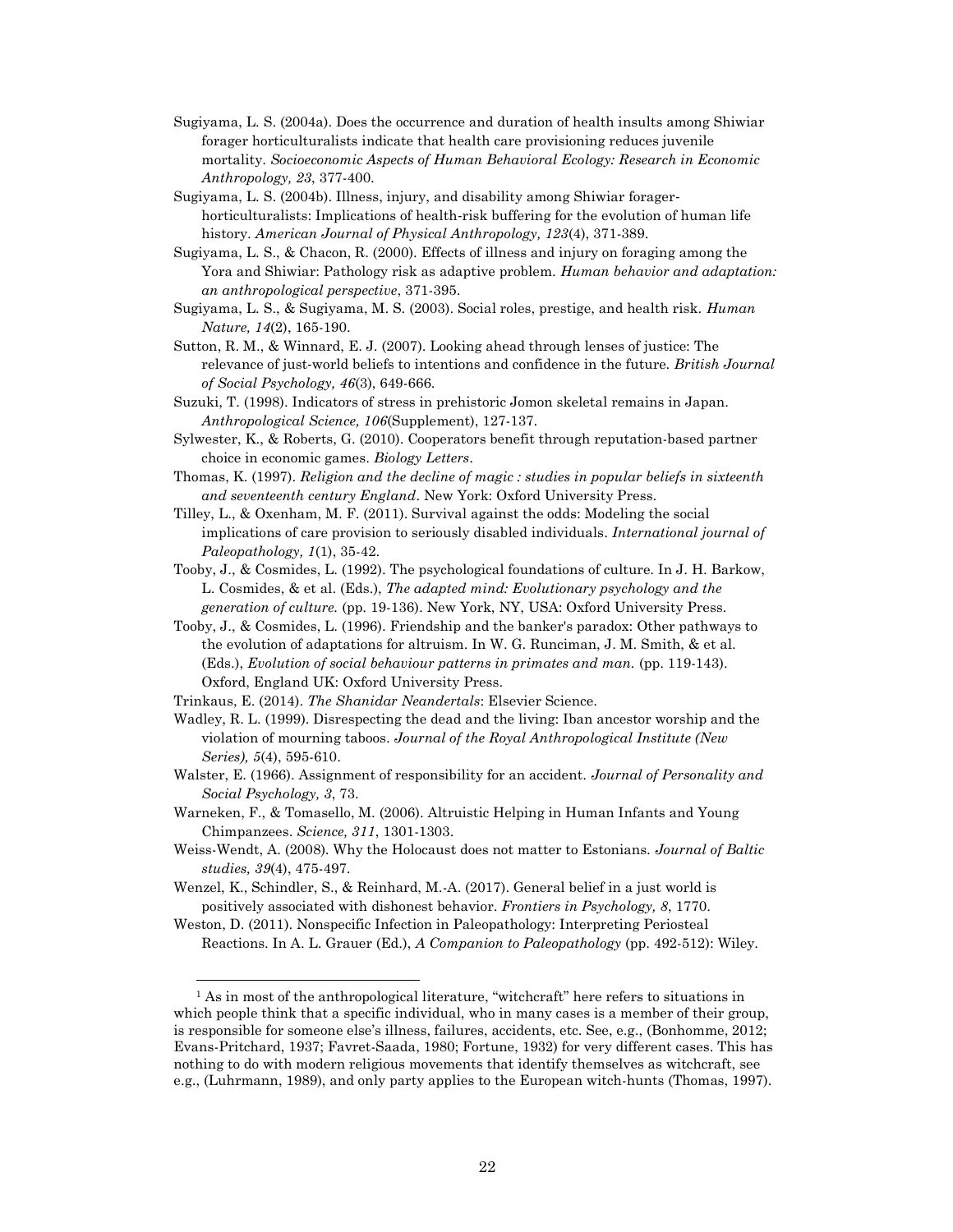<sup>2</sup> I will use the term rule-violation rather than "taboo" as the latter is highly misleading, the common meaning of the term being a mish-mash of ethnographic detail (notably from Polynesia), its anthropological interpretation, and a common term for all sorts of interdictions.

-

<sup>3</sup> Direct, imminent threats to fitness (e.g., attacks by predators or conspecifics) trigger fast, appropriate flee-fight-freeze reactions (Blanchard, Griebel, Pobbe, & Blanchard, 2011). Indirect potential danger, like cues to the presence of predators, situations of potential contamination or contagion, loss of status or coalitional affiliation, trigger different but equally fitness-enhancing evolved behaviors, both precautionary and palliative (Boyer  $\&$ Bergstrom, 2011).

4 This is documented in places as different as the Argentinian pampa (Chenque 1 site, ~1,000bp, (Luna, Aranda, Bosio, & Beron, 2008)) and prehistoric Japan in the Jomon culture, ~10,000 to 1,000bp (Suzuki, 1998)

5 For instance, in pre-ceramic Chinchorro culture (2000BCE, Chile) many skeletons bear traces of attacks using darts and atlatl. A quarter of fractures are skull fractures, suggesting assault rather than accidents (Standen & Arriaza, 2000). Among the Chinchorro culture remains (2000 BCE), many victims of violent assault seem to have survived similar fractures (Standen & Arriaza, 2000, p. 245).

6 A survey of the Yora in the Amazonian lowlands of Peru reports similar figures (Sugiyama & Chacon, 2000). Among the foraging Hiwi of Venezuela and Colombia, Hill et al. report a similarly high incidence of accidents and illness which results in a high mortality. This is compounded by inter-group violence, as 36% of younger adult deaths occurred in combat (Hill, Hurtado, & Walker, 2007, p. 444).

<sup>7</sup> A comparative survey of pre-industrial societies from the HRAF ethnographic data-base reveals a state of endemic warfare in a third of the sample, occasional inter-group violence in three-quarters of the societies surveyed (Ember & Ember, 1997).

8 We can draw similar inferences from the case of an individual with a severe case of neural tube insult (spina bifida cystita) in the Windover culture of Floria (about 7500bp), with paralysis and atrophy of the lower limbs, or ever more severe handicaps, who would have required sustained help for all of his 15 years (Dickel & Doran, 1989). Tilley et al document the case of a severely disabled young man from Vietnam (about 4000BP), paralyzed from the waist down (Tilley & Oxenham, 2011).

<sup>9</sup> Some have argued that paleopathology does not provide evidence of compassion (Dettwyler, 1991). Dettwyler points out that the disabled are not the only ones who are not as productive as most members of a group, since children are unproductive too. Another argument is that some disabled people can be productive in some ways (Dettwyler, 1991) REF (p. 380). The arguments, however, are not really compelling. Children are nonproductive and that is precisely why we have evolved kin-selection motivations. The fact that in modern contexts disabled individuals can be productive is irrelevant to the fact that in nomadic foraging conditions, they certainly needed social support.

 $10$  Note that the detection of free-riding is not the result of a simple "benefit without cost" cue, but takes into account many other relevant aspects of the situation, including, most importantly, the extent to which the partner's actions are voluntary (Delton, Cosmides, Guemo, Robertson, & Tooby, 2012).

<sup>11</sup> The difference lies in the fact that people represent the distribution of other people's representations about the individual. In other words, *opinion* is the belief that  $p$ , e.g., that "XYZ is a good/bad/etc. person", while reputation is the meta-belief "most people believe that  $p''$  (or, "it has been established that  $p''$ , or other possible variants).

<sup>12</sup> The notion of karma is familiar to most people in South Asia, literate or not – see e.g. (Keyes & Daniel, 1983) for a survey. However, karma is mostly invoked as a general, highly abstract property of the world, but often left aside when people want to explain particular cases of misfortune, see e.g., (Hiebert, 1983, p. 125) for Andhra Pradesh, (Daniel, 1983, p. 29) for Tamils, (Sharma, 1973, p. 351) for Himachal Pradesh. See (M. Dean, 2013) for a general survey.

<sup>13</sup> Another social psychology interpretation posits a mechanism of "defensive attribution" (Walster, 1966), whereby people faced with evidence of misfortune, try to maintain a belief that they have control over their lives, and that such events could not possibly happen to them. This could motivate them to distance themselves from victims, including through derogation and attribution of responsibility (Burger, 1981).